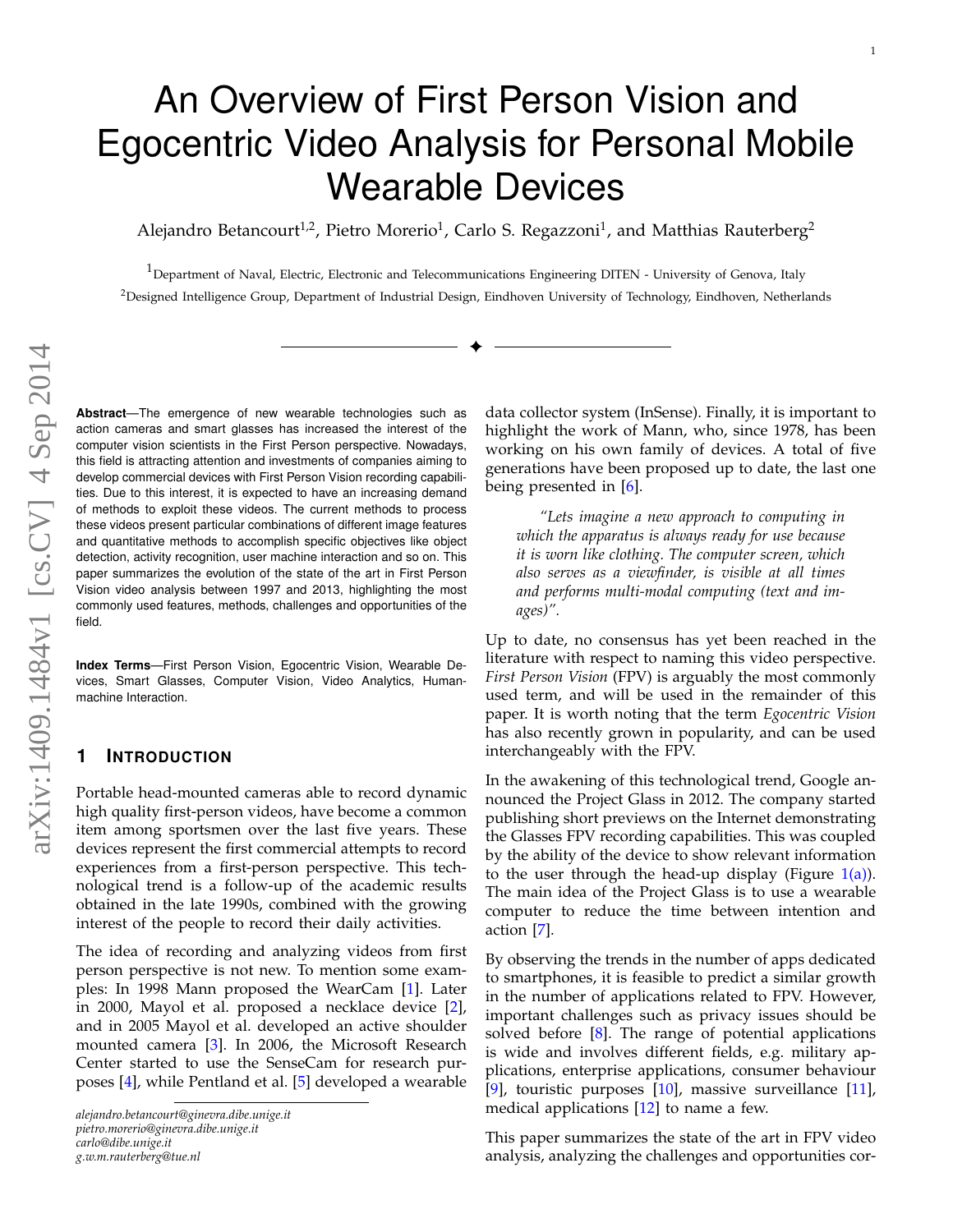<span id="page-1-0"></span>



(a) Google glasses (U.S. Patent D659,741 - May 15, 2012) (b) Microsof augmented reality glasses (U.S. Patent Application 20120293548 - Nov 22, 2012).

Fig. 1. Examples of the commercial smart patents. (a) Google patent of the smart glasses; (b) Microsoft patent of an augmented reality wearable device.



<span id="page-1-1"></span>Fig. 2. Number of articles per year directly related to FPV video analysis.

responding to the production and usage of the relevant technological solutions. To the best of our knowledge, the only paper summarizing the general ideas of the FPV was [\[13\]](#page-10-12), where a set of wearable devices were presented and the possible applications highlighted. Other related works included the following: [\[14\]](#page-10-13) reviewed the activity recognition methods with multiple sensors; [\[15\]](#page-10-14) analyzed the use of wearable cameras for medical applications; [\[3\]](#page-10-2) analyzed some challenges of an active wearable device. Eventually, a remarkable work was carried out by the Media lab (MIT) in the late 1990s and early 2000s, foreseeing a clear research line in FPV [\[16,](#page-10-15) [17,](#page-10-16) [18,](#page-10-17) [19,](#page-10-18) [20,](#page-10-19) [21\]](#page-10-20). Figure [2](#page-1-1) shows the growth in the number of articles related to FPV video analysis between 1997 and 2013.

In the remainder of this paper, we summarize existent methods in FPV according to a hierarchical structure. Section [2](#page-1-2) introduces general characteristics of FPV and the hierarchical structure, which is later used to summarize the current methods according to the final objectives, subtasks performed and features used. In section

[3](#page-8-0) we briefly present the publicly-available FPV datasets. Finally, section [4](#page-9-0) discusses some future challenges and research opportunities in this field.

## <span id="page-1-2"></span>**2 FIRST PERSON VISION (FPA) VIDEO ANAL-YSIS**

During the late 1990s and early 2000s the advances in FPV analysis were mainly performed using highly elaborated devices, typically proprietary developed by the research groups themselves. The list of devices proposed during that time is wide and each device was usually presented in conjunction with their potential applications. However, the emergence of these devices showed a clear trend of embodiment with large arrays of sensors which only envy from modern devices in their design, size and commercial capabilities  $[6, 1, 2, 22, 3, 4, 23, 24]$  $[6, 1, 2, 22, 3, 4, 23, 24]$  $[6, 1, 2, 22, 3, 4, 23, 24]$  $[6, 1, 2, 22, 3, 4, 23, 24]$  $[6, 1, 2, 22, 3, 4, 23, 24]$  $[6, 1, 2, 22, 3, 4, 23, 24]$  $[6, 1, 2, 22, 3, 4, 23, 24]$  $[6, 1, 2, 22, 3, 4, 23, 24]$  $[6, 1, 2, 22, 3, 4, 23, 24]$  $[6, 1, 2, 22, 3, 4, 23, 24]$  $[6, 1, 2, 22, 3, 4, 23, 24]$  $[6, 1, 2, 22, 3, 4, 23, 24]$  $[6, 1, 2, 22, 3, 4, 23, 24]$  $[6, 1, 2, 22, 3, 4, 23, 24]$  $[6, 1, 2, 22, 3, 4, 23, 24]$ . Nowadays, current devices could be considered as the embodiment of the futuristic perspective of those studies [\[16,](#page-10-15) [17,](#page-10-16) [18,](#page-10-17) [19,](#page-10-18) [20,](#page-10-19) [21,](#page-10-20) [25\]](#page-10-24).

Table [1](#page-2-0) shows the currently-available commercial devices and their embedded sensors. These devices are presented in three groups: smart glasses, wearable cameras and eye trackers. Smart glasses have multiple sensors, processing capabilities and a head-up display. These groups of specifications make them ideal to develop new kind of methods and to improve the interaction between the user and its device. Smart glasses are nowadays seen as the starting point of an augmented reality system. On the other side, wearable cameras are commonly used by sportsmen and lifeloggers. However, the research community has been using them as a tool to develop methods and algorithms envisioning the commercial availability of smart glasses during the coming years. Finally, eye trackers have been successfully applied to analyze consumer behaviors in commercial environments.

In particular, FPV video analysis gives some methodological and practical advantages but also inherently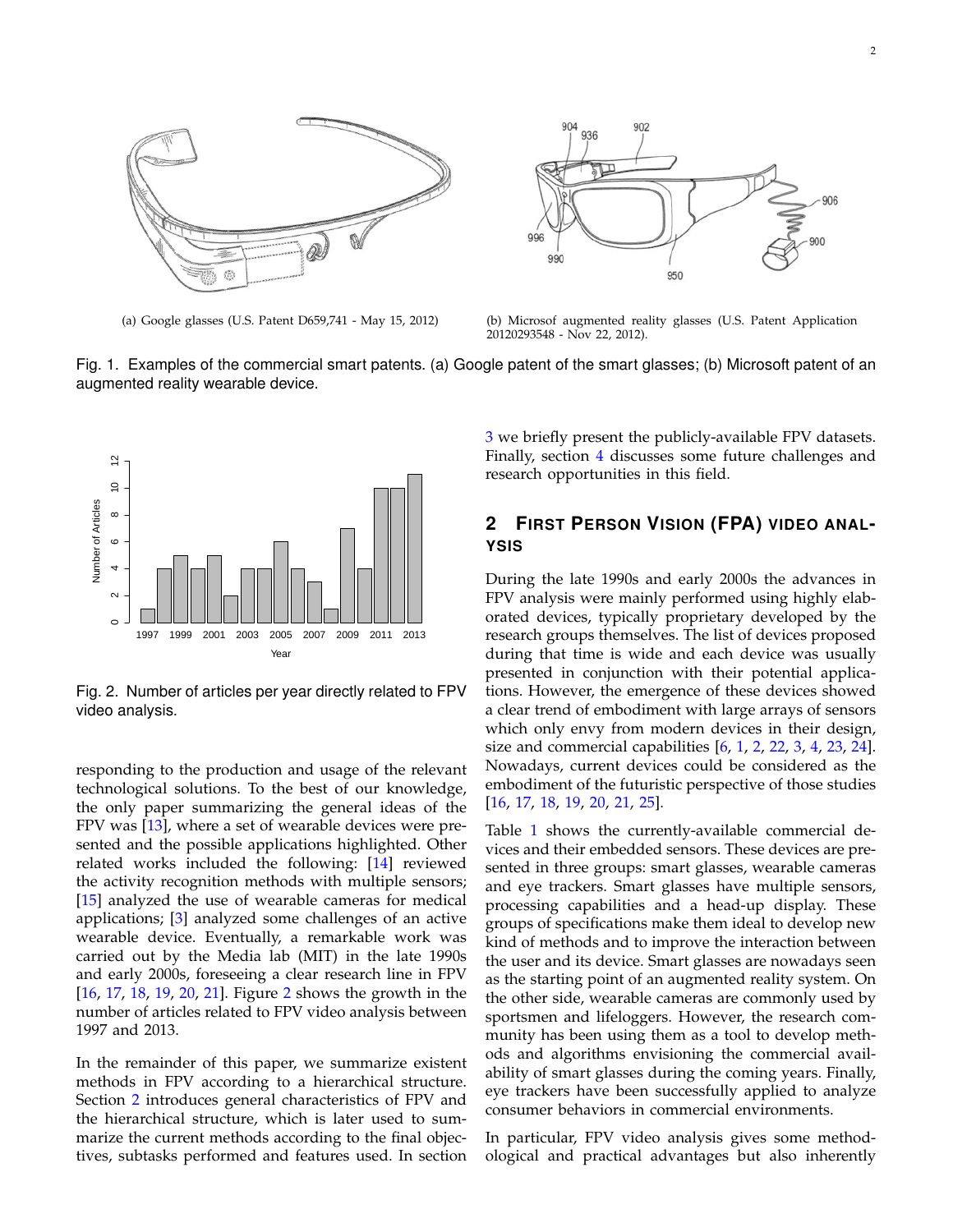<span id="page-2-0"></span>TABLE 1 Commercial approaches to wearable devices with FPV video recording capabilities

|                          | Camera | Eye Tracking | Microphone | GPS | Accelerometer | Gyroscope | Magnetometer | Altitude | Light Sensor | Proximity Sensor | Body-Heat Detector | Temperature Sensor | Head-Up Display |
|--------------------------|--------|--------------|------------|-----|---------------|-----------|--------------|----------|--------------|------------------|--------------------|--------------------|-----------------|
| Google Glasses           | ✓      |              |            |     |               |           |              |          |              |                  |                    |                    |                 |
| Recon Jet                | ✓      |              |            |     |               |           |              |          |              |                  |                    |                    |                 |
| Vuzix M100               | ✓      |              |            |     |               |           |              |          |              |                  |                    |                    |                 |
| GlassUp                  | ✓      |              |            |     |               |           |              |          |              |                  |                    |                    |                 |
| Meta                     | ✓      |              |            |     |               |           |              |          |              |                  |                    |                    |                 |
| Iptinvent Ora-s          | ✓      |              |            |     |               |           |              |          |              |                  |                    |                    |                 |
| SenseCam                 | ✓      |              |            |     |               |           |              |          |              |                  |                    |                    |                 |
| Lumus                    | ✓      |              |            |     |               |           |              |          |              |                  |                    |                    |                 |
| Pivothead                | ✓      |              |            |     |               |           |              |          |              |                  |                    |                    |                 |
| GoPro                    | ✓      |              |            |     |               |           |              |          |              |                  |                    |                    |                 |
| Looxcie camera           |        |              |            |     |               |           |              |          |              |                  |                    |                    |                 |
| Epiphany Eyewear         | ✓      |              |            |     |               |           |              |          |              |                  |                    |                    |                 |
| SMI Eye tracking Glasses | ✓      |              |            |     |               |           |              |          |              |                  |                    |                    |                 |
| Tobii                    | ✓      |              |            |     |               |           |              |          |              |                  |                    |                    |                 |

<sup>1</sup> Other projects such as *Nissan*, *Telepathy*, *Olympus MEG4.0*, *Oculon* and *Atheer* have been officially announced by their producers but no technical specifications have been already presented.

<sup>2</sup> According to unofficial online sources, other companies like *Apple*, Microsoft, Samsung, Sony, Oakley could be working on their own versions of similar devices, however no information has been officially announced up to date.

<sup>2</sup> This data is created on April 2014.

<sup>3</sup> In [\[13\]](#page-10-12) one multi-sensor device is presented for research purposes.

bring a set of challenges that need to be addressed [\[13\]](#page-10-12). On one hand, FPV solves some problems of classic video analysis and offers extra information:

- *Videos of the main part of the scene:* Wearable devices allow the user to (even unknowingly) record the parts of the scene most relevant for the analysis, thus reducing the necessity for complex controlled multi-camera systems [\[26\]](#page-10-25).
- *Variability of the datasets:* Due to the increasing commercial interest of the technology companies, a large number of FPV videos is expected in the future, making it possible for the researchers to obtain large datasets that differ among themselves significantly.
- *Illumination and scene configuration:* Changes in the illumination and global scene characteristics could be used as an important feature to detect the scene in which the user is involved, e.g. detecting changes in the place where the activity is held [\[27\]](#page-11-0).
- Internal state inference: According to [\[28\]](#page-11-1), the eye movements are directly influenced by the person's emotional state. In our opinion, this relationship could be bidirectional, making possible to estimate the user's internal state.
- *Object positions:* Because users tend to see the objects while interacting with them, it is possible to take advantage of the prior knowledge of the hands' and objects' positions, e.g. active objects tend to be closer to the center and hands tend to appear in the bottom left and bottom right part of the frames [\[29\]](#page-11-2)

On the other hand FPV itself also presents some challenges:

- *Non static cameras:* One of the main characteristics of FPV videos is that cameras are always in movement. This fact makes it difficult to differentiate between the background and the foreground [\[30\]](#page-11-3).
- *Illumination conditions:* The locations of the videos are highly variable and uncontrollable (e.g. visiting a touristic place during a sunny day, driving a car at night, brewing coffee in the kitchen). This makes it necessary to deploy robust methods for dealing with the variability in illumination.
- *Real time requirements:* One of the motivations for FPV video analysis is its potential of being used in various daily activities. This implies the need for the real time processing capabilities [\[31\]](#page-11-4).
- *Video processing:* Due to the embedded processing capabilities of smart glasses, it is important to define optimal computational strategies to optimize the battery life, processing power and communication limits among the processing units. At this point, cloud computing could be seen as the most promising candidate tool to make from FPV video analysis an applicable framework for daily use.

In addition to the general opportunities and challenges presented above, there are other important aspects related to the objects that appear in FPV videos: i) The number of objects to be detected is variable and un-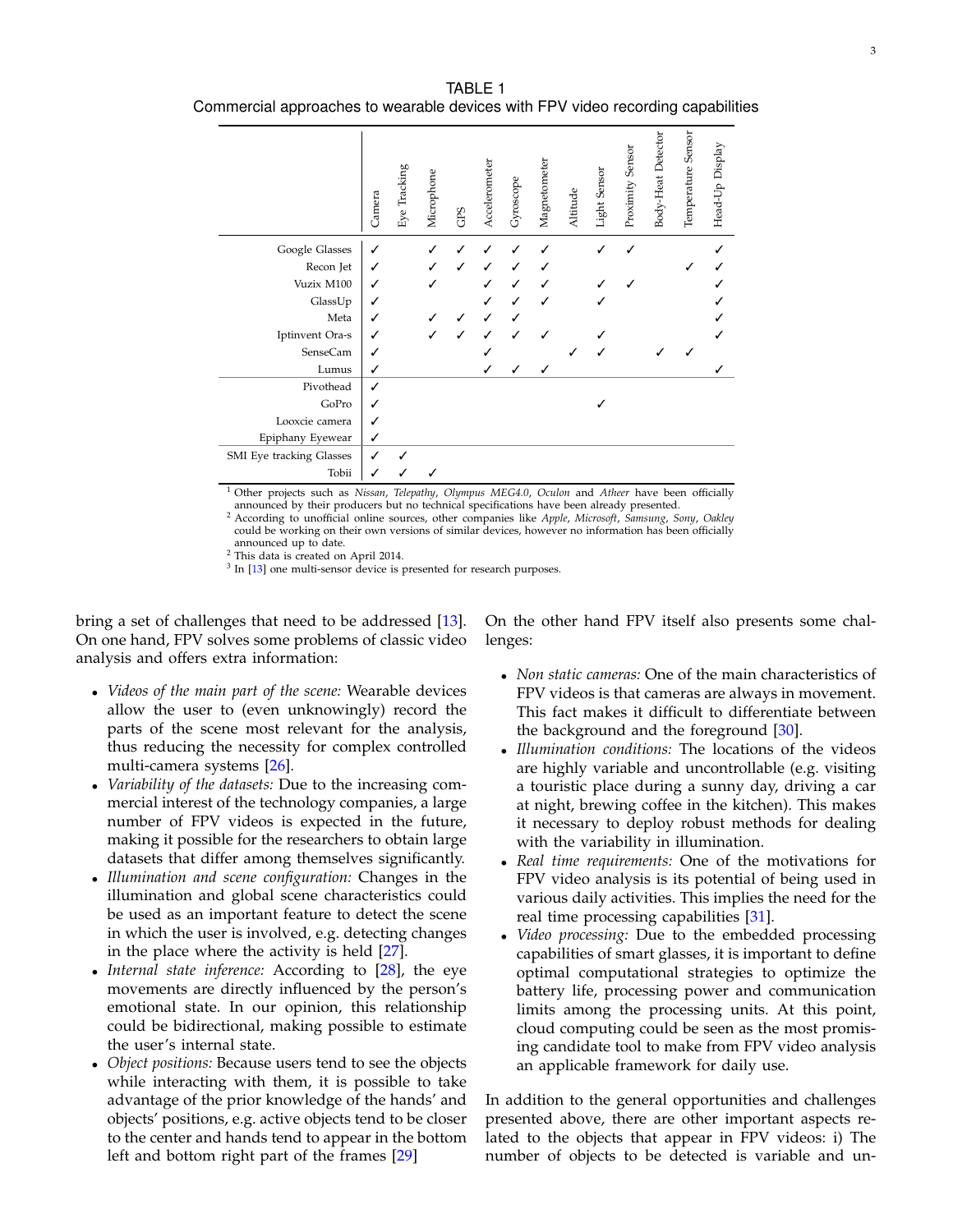

<span id="page-3-0"></span>Fig. 3. Hierarchical structure to explain the state of the art in FPV video analysis.

bounded (e.g. 1 hand and 1 object, 2 hands and 1 object, 2 hands and no other objects). ii) The type of objects is undefined, especially in uncontrolled environments [\[29\]](#page-11-2). iii) Objects appear at different scales (e.g. Looking at cars from a panoramic view is different that looking at cars while driving in a highway). iv) Objects could be occulted by other objects  $[32]$ . v) Objects appear in different states: "A fridge looks different when its door is open" [\[32\]](#page-11-5).

The rest of this chapter summarizes FPV video analysis methods according to a hierarchical structure, as shown in Figure [3.](#page-3-0) In the top of the figure, general objectives and in the bottom the video sequence are shown. Section [2.1](#page-3-1) summarizes the existent approaches according to 6 general objectives (Level 1). Section [2.2](#page-6-0) divides those objectives in 15 weakly dependent subtasks (Level 2). Afterwards, section [2.3](#page-6-1) briefly introduces the most used image features (Level 3). Finally, section [2.4](#page-8-1) summarizes the quantitative and computational tools used to transform data from one level to the other. In the literature review, we found that existent methods are commonly presented as combinations of the aforementioned 4 parts. However, no standard structure is presented and it is difficult for other researchers to replicate existing methods or improve the state of the art. We propose this hierarchical structure as an effort to alleviate this issue.

## <span id="page-3-1"></span>**2.1 Objectives**

Table [2](#page-4-0) summarizes a total of 85 articles. The articles are divided in six objectives according to the main task addressed in each of them. On the left side of the table the six objectives described in this section, and on the right side, extra groups related to hardware, software, related surveys and conceptual articles, are given. The category named Particular Subtasks is used for articles focused on one of the subtasks presented in section [2.2.](#page-6-0) The last column shows the positive trend in the number of articles per year. Last column is also plotted in Figure [2.](#page-1-1)

Note from the table that the most explored objective is *Object Recognition and Tracking*. We identify it as the base of more advanced objectives such as *Activity Recognition*, *Video Summarization and Retrieval* and *Physical Scene Reconstruction*. Another highly explored objective is *User-Machine Interaction* because of its potential in Augmented Reality. Finally, a recent research line denoted as Interaction detection allows the devices to infer the situations in which the user is involved. Along with this section, we present some details of how existent methods have addressed each of these 6 objectives. One important aspect is that some methods use multiple sensors in the framework of data-fusion systems. At the end of some objectives , several examples of data-fusion and multisensor approaches are mentioned.

#### *2.1.1 Object recognition and tracking*

Methods in this group address the problem of recognizing and tracking objects appearing in the user's visual field. Those objects could be defined prior to the analysis, or could be arbitrary objects appearing in the recorded environment [\[84\]](#page-12-0). *Object recognition and tracking* is the most explored objective, and its results are commonly used as the inputs for more advanced inferences. One of the first applications of this objective is known as "the virtual augmented memory device", a system able to differentiate objects and subsequently relate them to previous information and experiences [\[35,](#page-11-6) [38\]](#page-11-7). The virtual augmented memory used to be considered as a promising tool in the research community. However, due to its restrictions with respect to the number of objects, its real applicability has not been achieved yet.

The authors in [\[51\]](#page-11-8) proposed a Bayesian method to recognize objects. This paper is commonly considered as a modern seminal paper in object recognition. Later, [\[29\]](#page-11-2) published the first FPV challenging public dataset, in conjunction with a first benchmark of object identification. That baseline is known by other authors as the first benchmark for identification of handled objects. Afterwards, [\[66\]](#page-11-9) showed that chaining background subtraction and object recognition is possible in order to achieve a better object identification. Later, [\[70\]](#page-11-10) developed a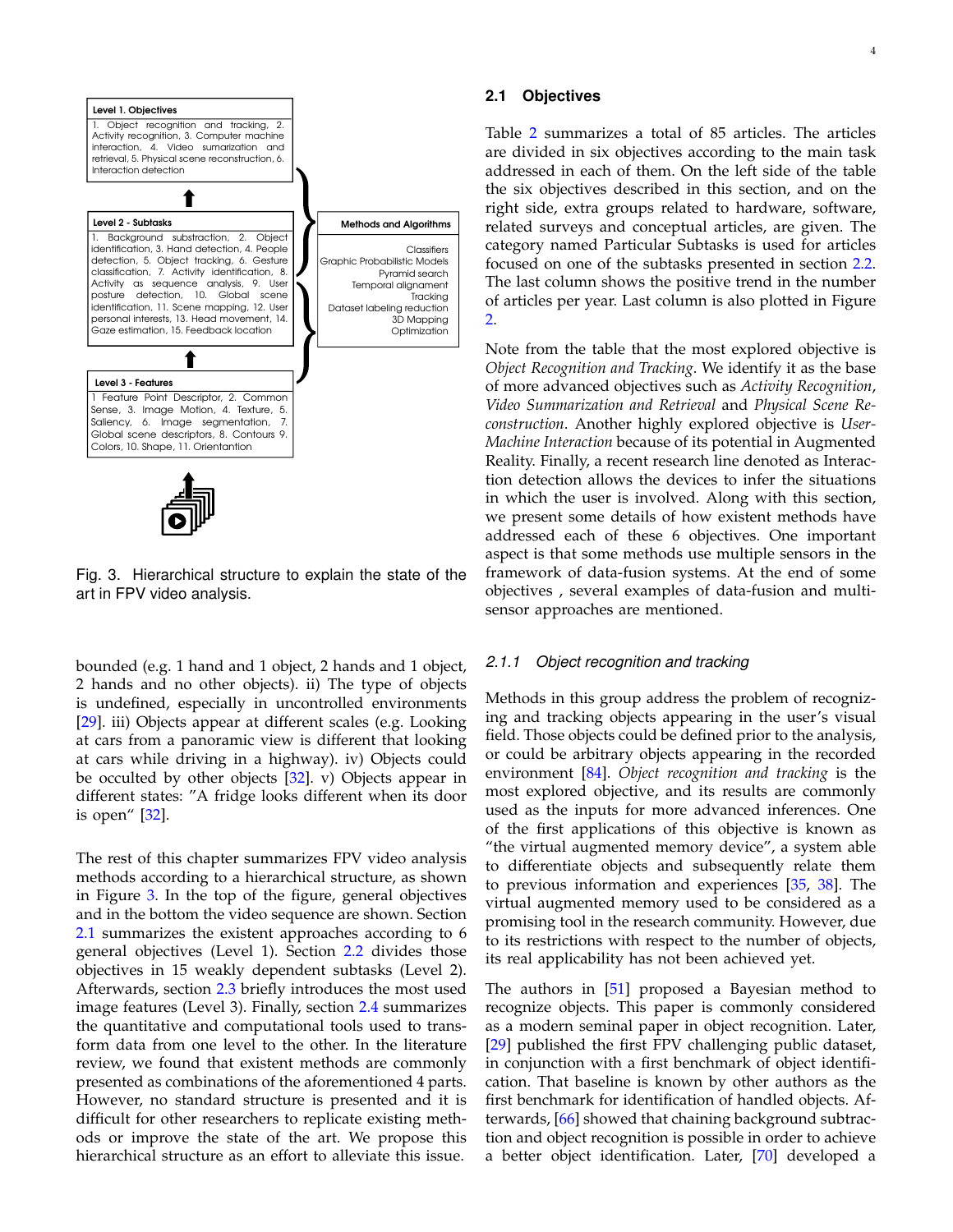<span id="page-4-0"></span>

|      |                                 | Objective                |                          | <b>Extra Categories</b>           |                               |                       |                     |                  |          |                            |                    |                                |  |
|------|---------------------------------|--------------------------|--------------------------|-----------------------------------|-------------------------------|-----------------------|---------------------|------------------|----------|----------------------------|--------------------|--------------------------------|--|
| Year | Object Recognition and Tracking | Activity Recognition     | User-Machine Interaction | Video Summarization and Retrieval | Physical Scene Reconstruction | Interaction Detection | Particular Subtasks | Related Software | Hardware | <b>Conceptual Articles</b> | Surveys<br>Related | Articles Reviewed<br>$\ddot{}$ |  |
| 1997 |                                 |                          |                          |                                   |                               |                       |                     |                  | [6]      |                            |                    | $\mathbf{1}$                   |  |
| 1998 | [17, 16, 33]                    | $[16]$                   |                          |                                   |                               |                       |                     |                  | $[1]$    |                            |                    | 4                              |  |
| 1999 | [18, 34]                        | [18, 21]                 | $[19]$                   |                                   |                               |                       |                     |                  | $[19]$   |                            |                    | 5                              |  |
| 2000 | $[35]$                          | $[36]$                   | $[37]$                   |                                   |                               |                       |                     |                  | $[2]$    |                            |                    | 4                              |  |
| 2001 | $[38]$                          |                          | [39, 40]                 | $[41]$                            |                               |                       | $[42]$              |                  |          |                            |                    | 5                              |  |
| 2002 |                                 |                          |                          | [43, 44]                          |                               |                       |                     | $[44]$           |          |                            |                    | $\overline{2}$                 |  |
| 2003 |                                 |                          | $[45]$                   | [46, 47]                          |                               |                       |                     |                  |          | $[11]$                     |                    | 4                              |  |
| 2004 |                                 |                          | [48, 49]                 | $[22]$                            |                               |                       |                     | $[22]$           | $[50]$   |                            |                    | 4                              |  |
| 2005 | [51, 52]                        | $[51]$                   | $[53]$                   | [54, 55]                          |                               |                       |                     | $[55]$           | $[3]$    |                            |                    | 6                              |  |
| 2006 |                                 | $[23]$                   | [56, 57]                 |                                   |                               |                       |                     |                  | [4, 23]  |                            |                    | 4                              |  |
| 2007 | [58, 59]                        |                          |                          |                                   | [58, 60, 59]                  |                       |                     |                  |          |                            |                    | 3                              |  |
| 2008 | [61]                            |                          |                          |                                   | [61]                          |                       |                     |                  |          |                            |                    | $\mathbf{1}$                   |  |
| 2009 | [29, 52]                        | [62, 63, 64]             | $[65]$                   |                                   |                               |                       |                     |                  |          | [8]                        |                    | 7                              |  |
| 2010 | $[66]$                          | [12, 67]                 |                          | [67, 68]                          |                               |                       |                     |                  |          |                            |                    | 4                              |  |
| 2011 | [69, 70]                        | [71, 72]                 |                          | [73, 71, 74]                      |                               |                       | [75, 76]            |                  | $[24]$   |                            | $[14]$             | 10                             |  |
| 2012 |                                 | [77, 32, 78, 30, 79, 80] | [81]                     |                                   |                               | $[26]$                | $[82]$              |                  | $[13]$   |                            | $[13]$             | 10                             |  |
| 2013 | [83, 84, 31, 85]                | [86]                     | $[10]$                   | $[27]$                            |                               | $[87]$                |                     |                  | [88]     | $[7]$                      | $[15]$             | 11                             |  |

TABLE 2 Summary of the articles reviewed in FPV video analysis according to the main objective

supervised method to reduce the video labeling requirements of the training stage. Recently, [\[32\]](#page-11-5) highlighted the importance of taking into account the changes in the appearance of the objects when they are seen from different perspectives. In 2013, Wang et al. proposed an algorithm to recognize people in FPV videos [\[85\]](#page-12-13).

A particular object to be detected and subsequently segmented is the user's hand. Hand detection and segmentation are widely studied fields. However, it is far from being considered a solved problem, particularly if changes in illumination and skin colors are taken into account. According to [\[51\]](#page-11-8), hand detection could be divided into model and video based methods. In [\[51\]](#page-11-8), a mixture of both approaches is presented. Model-based methods select the best matching configuration of hand model (2D or 3D) to recreate the image that is being shown in the video [\[89,](#page-12-17) [90,](#page-12-18) [91,](#page-12-19) [52\]](#page-11-27). These methods are able to infer detailed information of the hands such as approximate posture, but usually require large computational resources and are restricted to highly controlled environments

Video-based methods use image features such as color histograms to detect and segment the user's hands. These methods can be considered as the evolution of the pixel-by-pixel skin classifiers proposed in [\[92\]](#page-12-20), in which color histograms are used to decide if a pixel can be classified as human skin or not. In [\[31\]](#page-11-4), a mixture of color histograms and visual flow was proposed, while [\[10\]](#page-10-9) used super-pixels and a random forest classifier. Recently, [\[84\]](#page-12-0) analyzed the discriminative power of different features in pixel-by-pixel hand segmentation. Afterwards, the same authors proposed in  $[83]$  a model recommendation system which by using global features of the frames is able to decide the best hand-segmentator from a pool of models.

Once the objects are detected, it is possible to track their movements. In the case of the hands, some authors use as the reference point the coordinates of the hands [\[31\]](#page-11-4), while others go a step further and use dynamic models [\[49,](#page-11-25) [57\]](#page-11-32). Dynamic models are widely studied and are successfully used to track hands, external objects [\[60,](#page-11-35) [58,](#page-11-33) [60,](#page-11-35) [61,](#page-11-36) [59\]](#page-11-34), or faces of other people [\[33\]](#page-11-11).

#### *2.1.2 Activity recognition*

An intuitive step following object recognition is to use the detected objects to infer the activity that the user is performing (e.g. making tea, cooking, watching tv, etc). In [\[64,](#page-11-39) [72\]](#page-12-1), the relationship between activities and objects is explored and modeled using a Bayesian net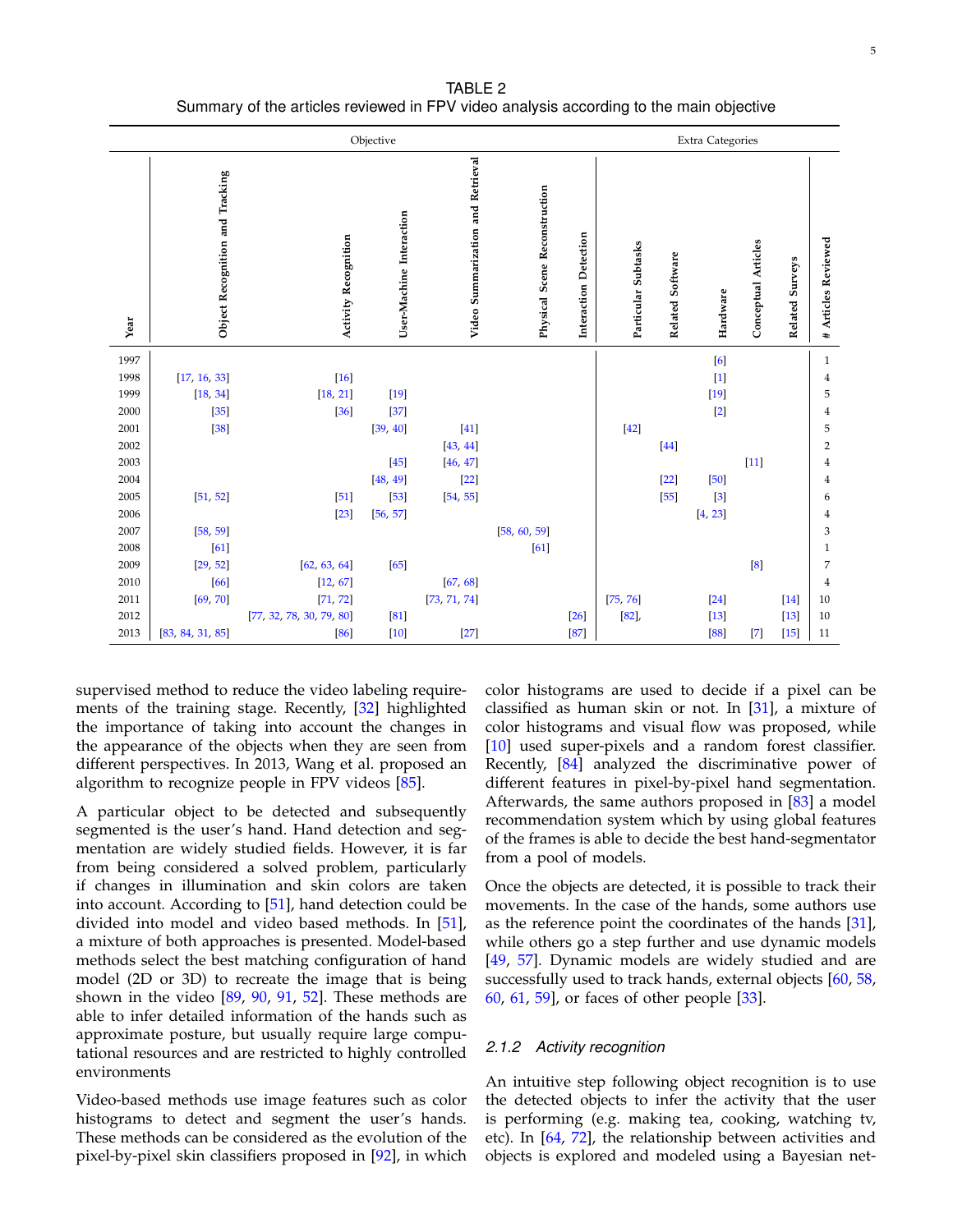work. Later, [\[32\]](#page-11-5) uses Support Vector Machines (SVM) to recognize the activities based only on the specific set of required objects. According to [\[32\]](#page-11-5), "it's all about the objects being interacted with". To support this argument the authors propose an experiment assuming the ground truth as perfect object detector.

Activity recognition could be considered as the field that has taken particular benefits of using multiple sensors. The use of multiple sensors started to grow in popularity with the work of Clarkson et al. Here, information from the FPV video and audio signals were fused to discriminate a set of basic activities [\[36,](#page-11-13) [34\]](#page-11-12). Later, [\[93\]](#page-12-21) extended the methods presented in [\[94,](#page-12-22) [95,](#page-12-23) [96\]](#page-12-24), by using Radio-Frequency Identification (RFID) to avoid explicit human labeling of the objects. The authors in [\[63\]](#page-11-38) use Inertial Measurement Units. In [\[71,](#page-11-44) [68\]](#page-11-42) the multiple sensors of the SenseCam are used to recognize activities in a large dataset recorded by multiple people.  $1$  Recently, [\[30\]](#page-11-3) provided the theoretical formulation for adding GPS measurements to the task of activity recognition.

Eye trackers are other sensors that have been successfully fused with FPV videos for activity recognition. The power of this fusion is explained by the capability of eye trackers to differentiate between the users gaze and the camera view. In words of Yarbus [\[28\]](#page-11-1), "eye movement reflects the human thought processes; so the observer's thought may be followed to some extent from records of eye movement". In  $[62]$ , a mixture of eye-tracker, hand-tracker, and a FPV video is used to understand the sequence of actions performed by the user to accomplish an activity. Afterwards, [\[78\]](#page-12-7) improved previous results in activity recognition by adding the user's gaze to the model. Recently, different authors have worked on methods for inferring the gaze using FPV videos [\[76,](#page-12-5) [75,](#page-12-4) [86\]](#page-12-14).

#### *2.1.3 User-machine interaction*

As mentioned before, smart glasses open the door to new ways of capturing interaction between the user and its device. As expected, this interaction has been addressed in two different ways, i.e. hardware and software. Due to the scope of this article, we are only interested in the software part, particularly, in the methods that are based on FPV video. In order to simplify the explanation of the current methods we divide this objective in two parts: i) when the user sends information to the device and ii) when the device gives a feedback to the user.

User-machine interaction using a camera is not a recent idea. However, the applicability of classical methods in FPV is limited, due to the uncontrolled characteristics of this video perspective [\[91\]](#page-12-19). First approaches in this field were motivated by the traditional way of user-computer interaction. In those studies, the main idea was to use the

hands instead of a mouse to interact with the computer [\[37,](#page-11-14) [39\]](#page-11-15).

Other approaches go one step ahead, looking for more intuitive ways of interaction using the hands as the input. [\[17\]](#page-10-16) used a desk-mounted and a head-mounted camera to recognize American signal language with an efficiency of 92% and 98%, respectively. Later, [\[97\]](#page-12-25) used the hand position captured by an external camera to create an interactive environment in conjunction with a head-up display. Recently, [\[10\]](#page-10-9) proposed a gesture recognition method to interact with the device. The proposed method recognizes five gestures: point out, like, dislike, OK, victory. As it is evident, hand-tracking methods can give important cues in this objective [\[98,](#page-12-26) [49,](#page-11-25) [99,](#page-12-27) [100,](#page-12-28) [49,](#page-11-25) [57\]](#page-11-32), and make it possible to use variables like position, speed or acceleration of the user's hands.

In addition, the device needs to present relevant information to the user through the head-up display. An optimal design of this feedback system is important, and important issues must be considered. The authors in  $[45]$ analyzed this kind of interaction and highlighted that poorly designed feedback system could work against the user's performance in addressing relevant tasks. In [\[65,](#page-11-40) [53,](#page-11-28) [81\]](#page-12-10) the authors presented a group of methods to optimally locate virtual labels in the user's visual field, without occluding the important parts of the scene.

## *2.1.4 Video summarization and retrieval*

The objectives and issues of video summarization and retrieval is perfectly captured in [\[41\]](#page-11-17) with the following sentences: We want to record our entire life by video. However, the problem is how to handle such a huge data. Purpose of the video summarization and retrieval is to explore and visualize the most important parts of large FPV video sequences [\[27\]](#page-11-0). This objective is commonly achieved under two different strategies, the first one consisting of software and databases to store the information, and the second one consisting of methods to summarize and explore the video sequences. The first strategy is out of the scope of this survey. However, interested reader is referred to [\[44,](#page-11-20) [22\]](#page-10-21) for relevant examples.

For the second strategy, [\[74\]](#page-12-3) proposed a method for extracting the important frames of the video using visual flows. Later, [\[30\]](#page-11-3) selected a short subsequence of the video using the importance of the objects as the decision criteria. Recently, [\[27\]](#page-11-0) improved the importance criterion of [\[30\]](#page-11-3) by using the temporal relation of the objects appearing in the video.

Video summarization has been also improved by the use of multiple sensors. The authors in  $[41]$  use brain mea-surements to summarize FPV videos. Afterwards, [\[43\]](#page-11-19) improved the work of  $[41]$  by using brain measurements only in the training phase. The use of other sensors such

<span id="page-5-0"></span><sup>1.</sup> Wearable device developed by Microsoft Research in Cambridge, UK.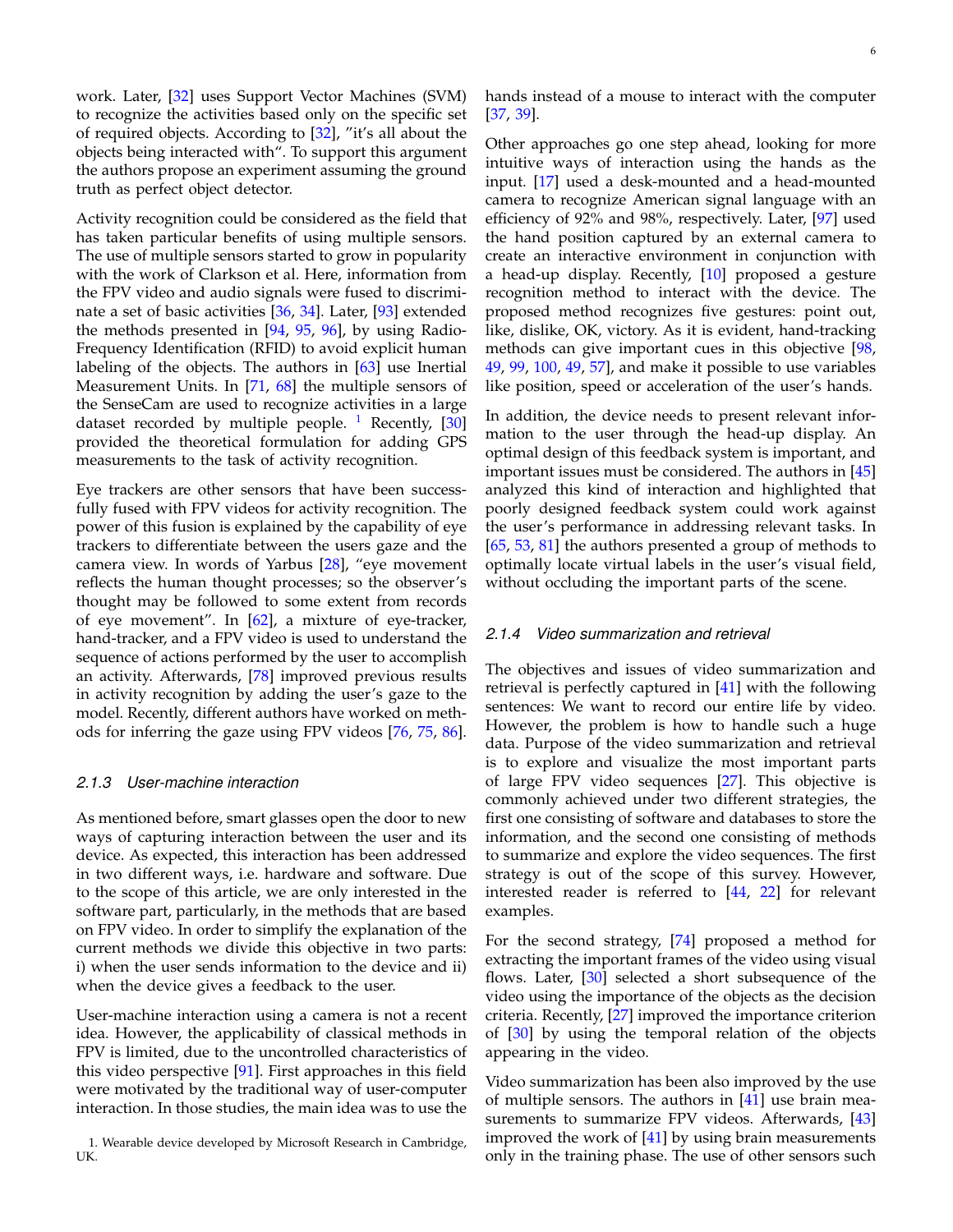as gyroscopes, accelerometers, GPS , weather information and skin temperature, have been studied as well [\[46,](#page-11-22) [47,](#page-11-23) [54\]](#page-11-29).

#### *2.1.5 Physical scene reconstruction*

This objective aims at reconstructing a 2D or 3D map of a scene recorded by a wearable camera. Physical scene reconstruction in FPV started to grow in popularity with [\[60\]](#page-11-35), which showed how, by using multiple sensors, Kalman Filters and monoSLAM, it is possible to elaborate a map of the user environment. This work was extended in [\[58,](#page-11-33) [59\]](#page-11-34) by adding object identification as a preliminary stage. Furthermore, the same authors in [\[61\]](#page-11-36) used multiple cameras to improve the results. Recently, [\[13\]](#page-10-12) found that, by adding a second camera to the smart device, it can be possible to reconstruct the 3D map of the scene. The author highlighted the potential application of his approach for blind navigation.

#### *2.1.6 Interaction detection*

The objectives described above are only focused on the user of the device as the only person that matters in the scene. However, none of them take into account the general situation in which the user is involved. We label the group of methods to recognize the types of interaction that the user is having with other people as "Interaction Detection". The first approach in this group is social interaction detection as proposed by [\[26\]](#page-10-25). In their paper, the authors inferred the gaze of the other people and used it to recognize human interactions as monologues, discussions or dialogues. Another approach in this field was proposed by [\[87\]](#page-12-15) which detected different behaviors of the people surrounding the user (e.g. hugging, punching, throwing objects, among others).

#### <span id="page-6-0"></span>**2.2 Subtasks**

As explained before, the objectives are highly dependent among them. Moreover, it is common to find that the output of one objective is subsequently used as the input for the other (e.g. Activity recognition usually depends upon object recognition). Because of this, researchers usually address small subtasks and latter merge them to accomplish the main objective. Based on the literature review, we identify a total of 16 subtasks. Table [3](#page-7-0) shows the number of articles that use a subtask (columns) in order to address a particular objective (rows). It is important to highlight the many-to-many relationship among objectives and subtasks, which means that a subtask could be used to address different objectives, and one objective could require multiple subtasks. As examples: i) hand detection as a subtask could be the objective itself in object recognition, [\[31\]](#page-11-4), but could also give important cues in activity recognition, [\[78\]](#page-12-7); moreover, it could be the main input in the user-machine interaction

[\[10\]](#page-10-9). ii) The authors in [\[32\]](#page-11-5) performed object recognition to subsequently identify the activity.

For the sake of simplicity, we omit separate explanation of each of the considered subtasks. However, we feel that the names are self-explanatory, with the possible exceptions of the following: i) *Activity as a Sequence* analyzes an activity as a set of ordered steps; ii) *Scene mapping* builds a 2D or 3D representation of the recorded scene; iii) *User Personal Interests* identifies the interesting parts for the user in the video sequence; iv) *Feedback location* identifies the optimal place in the head-up display to locate the virtual feedback without interfering with the user visual field.

It is important to highlight the importance of Hand detection from Table [3,](#page-7-0) which provides validation for its use as the base for other methods. Global scene identification, as well as object identification stand out as two important subtasks for activity recognition. Particularly, object recognition supports the idea of  $[32]$ , which states that activity recognition is "all about objects". Finally, the use of gaze estimation in multiple objectives confirms the ad-vantages of using eye-trackers in conjunction with FPV videos.

### <span id="page-6-1"></span>**2.3 Video and image features**

As mentioned before, FPV implies dynamic changes in the attributes and characteristics of the scene. Due to these changes, an appropriate selection of the features to use becomes important. The use of a particular feature could imply a better performance - or a failure - in dealing with the challenges of this video perspective [\[101\]](#page-12-29) (e.g changes in illumination, skin color variations, rotation, translations, changes in the movement of the camera [\[66,](#page-11-9) [29,](#page-11-2) [13\]](#page-10-12)).

As is well known, feature selection is not a trivial task, and usually implies an exhaustive search in the literature to identify which of them lead to better results. Even more, the literature is full of particular modifications to deal with specific challenges. Table [4](#page-7-1) shows the most commonly used features in FPV used to address a particular subtask. The features are listed in the rows and the subtasks in the columns. In general, all the features are extracted from the video sequence. However, we also show a category named "common sense", which groups the recent practices of data mining and cloud workforce to extract information using the web [\[102,](#page-12-30) [30,](#page-11-3) [103,](#page-12-31) [93\]](#page-12-21). A common practice is to mix or chain multiple features to improve the performance or to accomplish independent subtasks.

Note from Table [4](#page-7-1) that *color histograms* are by far the most commonly used feature for almost all the subtasks, despite being highly criticized due to their dependence on illumination and skin changes. Other group of features frequently used for different subtasks is the *image*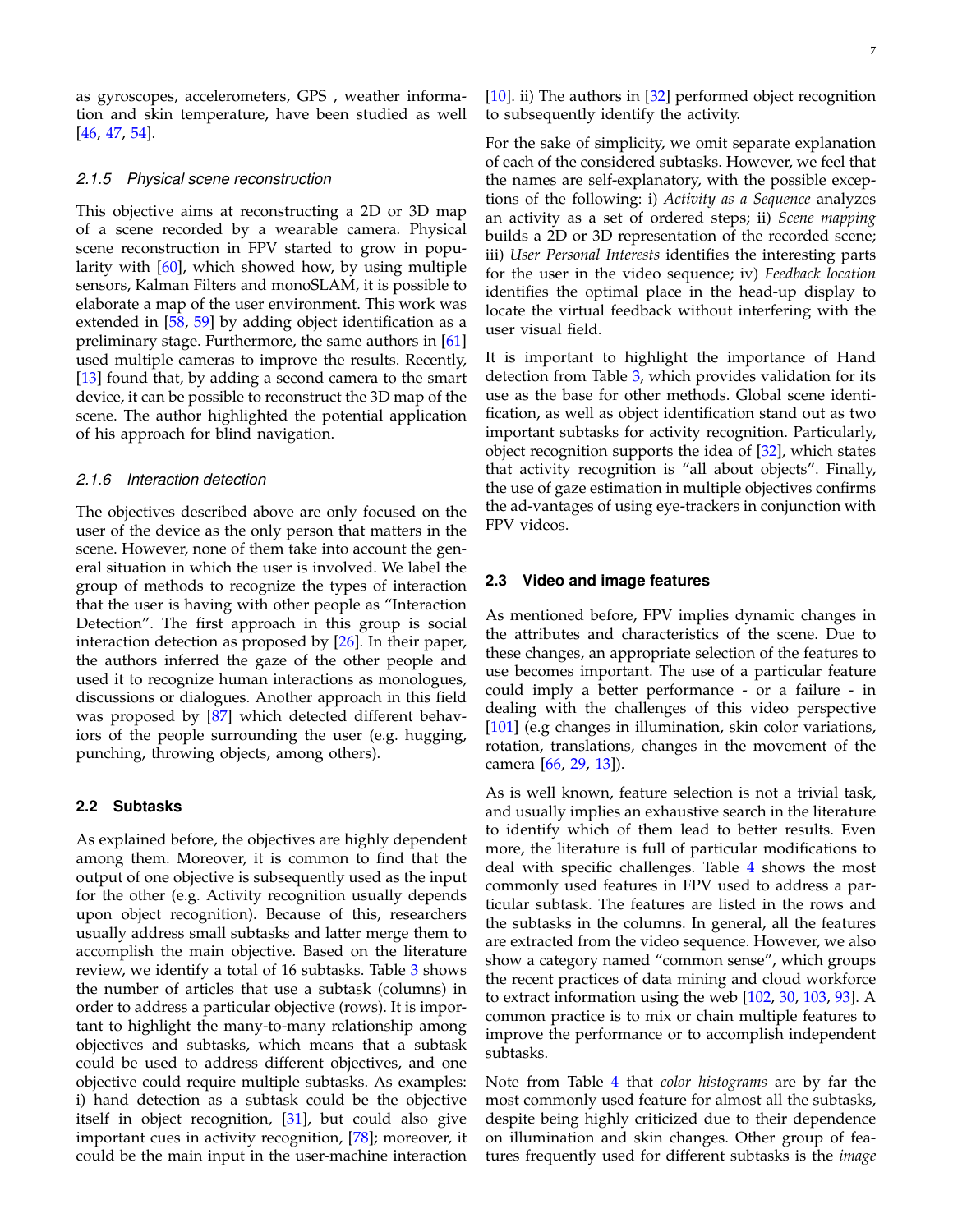<span id="page-7-0"></span>

|                                           | Subtraction<br>Background | Object Identification | Hand Detection | People Detection | Object Tracking | Gesture Identification | Identification<br><b>Activity</b> | Analysis<br>as Sequence<br>Activity | User Posture Detection | Global Scene Identification | Scene Mapping | User Personal Interests | Head Movement | Gaze Estimation | Feedback Location |
|-------------------------------------------|---------------------------|-----------------------|----------------|------------------|-----------------|------------------------|-----------------------------------|-------------------------------------|------------------------|-----------------------------|---------------|-------------------------|---------------|-----------------|-------------------|
| (O1) Object recognition and tracking      | 4                         |                       | 7              | $\overline{2}$   | 8               |                        |                                   |                                     |                        |                             |               |                         |               |                 |                   |
| (O2) Activity recognition                 | $\mathbf{1}$              | 5                     | 3              |                  |                 |                        | 6                                 | 2                                   | -1                     | 8                           |               |                         | 2             | 4               |                   |
| (O3) User-machine interaction             |                           |                       | 6              |                  | 3               | $\overline{2}$         |                                   |                                     |                        |                             |               |                         |               |                 | 3                 |
| Video summarization and retrieval<br>(O4) |                           | 2                     |                | 4                |                 |                        | 2                                 |                                     |                        | 4                           |               |                         |               | 1               |                   |
| (O5) Physical scene reconstruction        |                           | 3                     |                |                  | 4               |                        |                                   |                                     |                        |                             | 4             |                         |               |                 |                   |
| (O6) Interaction detection                |                           |                       |                |                  |                 |                        | 2                                 |                                     |                        |                             |               |                         |               |                 |                   |

TABLE 3 Number of times that a subtask is performed to accomplish a specific objective

TABLE 4 Number of times that each features is used in each subtask

<span id="page-7-1"></span>

|                          |                            | Background Subtraction | Object Identification | Hand Detection            | People detection | Object Tracking | Gesture Identification | Activity Identification | Activity as Sequence Analysis | User Posture Detection | Global Scene Identification | Scene Mapping | User Personal Interests | Head Movement | Gaze estimation | Feedback Location |
|--------------------------|----------------------------|------------------------|-----------------------|---------------------------|------------------|-----------------|------------------------|-------------------------|-------------------------------|------------------------|-----------------------------|---------------|-------------------------|---------------|-----------------|-------------------|
|                          | <b>SIFT</b>                | $\overline{2}$         | $\,1\,$               |                           |                  |                 |                        |                         |                               |                        | $\mathbf{1}$                |               |                         |               |                 |                   |
|                          | <b>BRIEF</b>               |                        |                       | $\mathbf{1}$              |                  |                 |                        |                         |                               |                        |                             |               |                         |               |                 |                   |
| Feature Point Descriptor | <b>SURF</b>                |                        |                       |                           |                  |                 |                        |                         |                               |                        | $\overline{2}$              |               |                         |               |                 |                   |
|                          | ORB                        |                        |                       | $\mathbf{1}$              |                  |                 |                        |                         |                               |                        |                             |               |                         |               |                 |                   |
|                          | <b>STIP</b>                | $\mathbf{1}$           | $\mathbf{1}$          |                           |                  |                 |                        |                         |                               |                        |                             |               |                         |               |                 |                   |
| Common Sense             | Priori spatial information |                        |                       | 3                         |                  |                 |                        |                         |                               |                        |                             |               |                         |               | 3               |                   |
|                          | Objects required           |                        |                       |                           |                  |                 |                        | $\mathbf{1}$            |                               |                        |                             |               |                         |               |                 |                   |
|                          | Web mining                 |                        |                       |                           |                  |                 |                        | $\mathbf{1}$            |                               |                        |                             |               |                         |               |                 |                   |
|                          | Amazon turk                |                        | $\mathbf{1}$          |                           |                  |                 |                        |                         |                               |                        |                             |               |                         |               |                 |                   |
|                          | Optical flow               | 3                      |                       | $\overline{2}$            |                  | $\overline{2}$  |                        | 3                       |                               |                        | $\mathbf{1}$                |               |                         | $\mathbf{1}$  | $\overline{4}$  |                   |
| Image Motion             | Motion vectors             |                        |                       |                           |                  | $\mathbf{1}$    |                        |                         |                               |                        | $\mathbf{1}$                |               | $\mathbf{1}$            | $\mathbf{1}$  |                 |                   |
|                          | Temporal templates         |                        |                       | $\mathbf{1}$              |                  |                 |                        |                         |                               |                        |                             |               |                         |               |                 |                   |
|                          | Wiccest                    |                        |                       |                           |                  |                 |                        | $1\,$                   |                               |                        |                             |               |                         |               |                 |                   |
| Texture                  | Edge histogram             |                        |                       |                           |                  |                 |                        |                         |                               |                        |                             |               | $\mathbf{1}$            |               |                 | $\mathbf{1}$      |
|                          | Wavlets                    |                        |                       |                           | $\mathbf{1}$     |                 |                        |                         |                               |                        |                             |               |                         |               |                 |                   |
|                          | <b>GBVS</b>                |                        |                       |                           |                  |                 |                        |                         |                               |                        |                             |               |                         |               | $\overline{2}$  |                   |
| Saliency                 | <b>MSSS</b>                |                        |                       |                           |                  |                 |                        |                         |                               |                        |                             |               |                         |               |                 | $\mathbf{1}$      |
|                          | Super-pixels               |                        | $\overline{2}$        | $\ensuremath{\mathsf{3}}$ |                  |                 |                        |                         |                               |                        |                             |               |                         |               |                 |                   |
| Img. segmentation        | <b>Blobs</b>               |                        |                       | $\mathbf{1}$              | $\mathbf{1}$     |                 |                        |                         |                               |                        |                             |               |                         |               |                 |                   |
| Glob. scene              | <b>GIST</b>                |                        |                       |                           |                  |                 |                        |                         |                               |                        | $\mathbf{1}$                |               |                         |               | $\mathbf{1}$    |                   |
| Contour                  | OWT-UCM                    | $\overline{2}$         | 2                     |                           |                  |                 |                        |                         |                               |                        |                             |               |                         |               |                 |                   |
| Color                    | Histograms                 | 3                      | 6                     | 17                        | $\overline{4}$   | $\overline{4}$  | $1\,$                  | $\overline{c}$          |                               |                        | 6                           |               | $1\,$                   |               | $\mathbf{1}$    |                   |
| Shapes                   | HOG                        |                        | $\overline{2}$        | $\overline{2}$            |                  |                 |                        |                         |                               |                        |                             |               |                         |               |                 |                   |
| Orientation              | Gabor                      |                        |                       |                           |                  |                 |                        | $\mathbf{1}$            |                               |                        |                             |               |                         |               |                 |                   |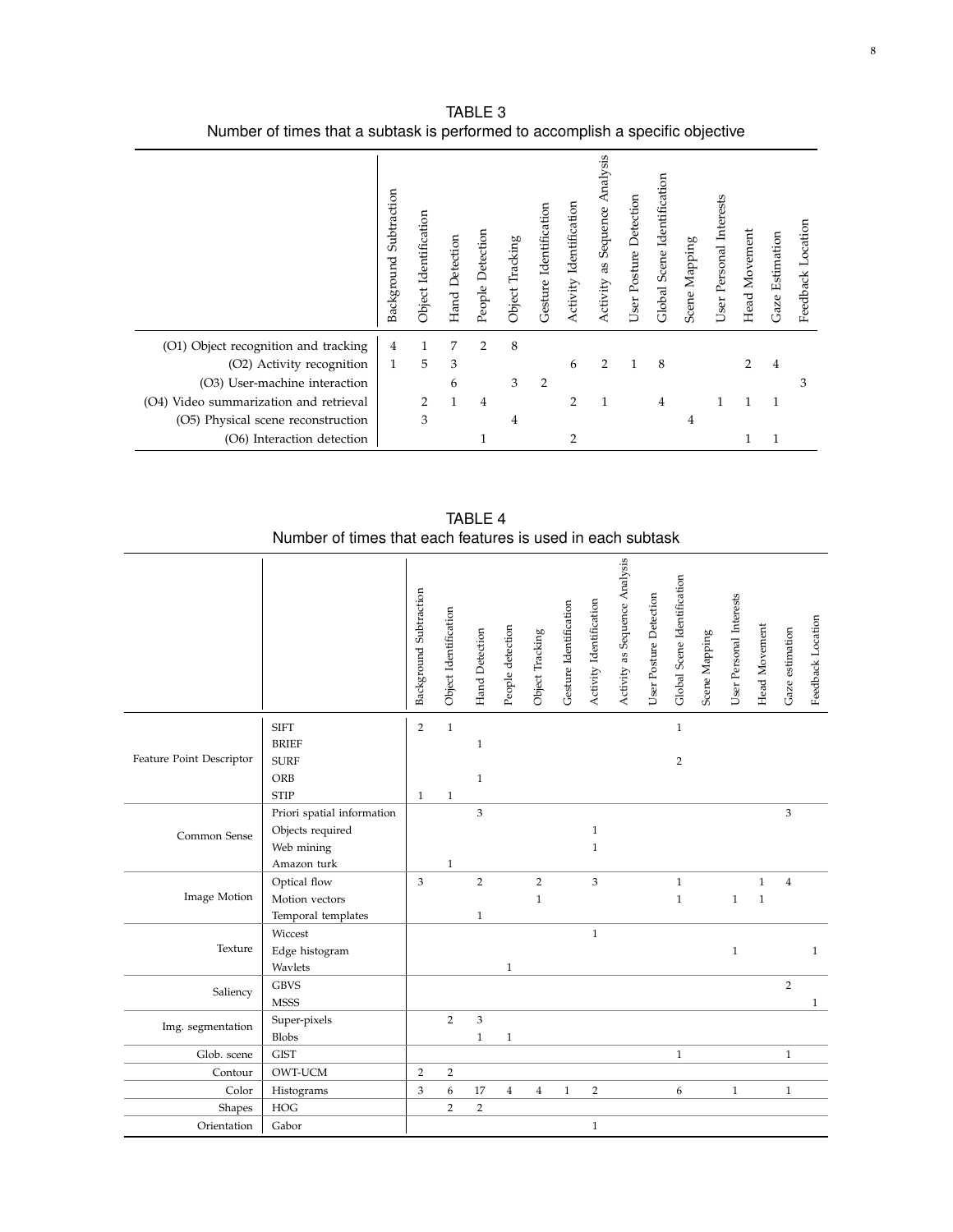*motion*. The use of *Feature Point Descriptors* (FPD) is also worth noting. As expected, FPD are popular for object identification. However, their application in FPV for global scene identification is of particular interest. Finally, *common sense* stands out as a useful strategy to take advantages of the internet information in order to reduce the training labeling requirements.

Table contains three columns without denoted features: this is because *Activity as a sequence* is usually chained with the output of short activity identification [\[21,](#page-10-20) [62,](#page-11-37) [73\]](#page-12-2). *Scene Mapping* initially detects the objects and sub-sequently maps them using a SLAM algorithm [\[59,](#page-11-34) [58,](#page-11-33) [61,](#page-11-36) [60\]](#page-11-35). Finally, *User Posture* is done in [\[23\]](#page-10-22) using GPS and accelerometers.

## <span id="page-8-1"></span>**2.4 Methods and algorithms**

Once that features have been selected and estimated, the next step is to use them as inputs to reach the objective (outputs). At this point, quantitative methods start playing the main role, and as expected, an appropriate selection directly influences the quality of the results. Table [5](#page-9-1) shows the number of occurrences of each method (rows) being used to accomplish a particular subtask (columns).

The table shows that the most commonly used methods are the *classifiers*, which are commonly used to assign a category to an array of characteristics (see [\[104\]](#page-12-32) for a more detailed survey on classifiers). The use of classifiers is wide and varies from general applications, such as scene recognition [\[70\]](#page-11-10), to more specific, such as activity recognition given a set of objects [\[78\]](#page-12-7). Particularly, we found that the most commonly used classifiers are the SVM and the k-means. Other group of tools that stands out are the *Probabilistic Graphical Models* (PGM), which are commonly used as a framework to combine multiple sensors or to chain results from different methods (e.g. to recognize the object and subsequently use it to infer the activity). Other popular methods are *trackers* such as Kalman filters and particle filters. These methods could also be represented as PGMs, but we present them as an extra category due to the specific subtasks that they address.

The use of machine learning methods introduces an important question: how to train the algorithms on realistic data without restricting their applicability? This question is widely studied in the field of Artificial Intelligence, and two different approaches are commonly followed, namely unsupervised and supervised learning [\[105\]](#page-12-33). Unsupervised learning requires less human interaction in training steps, but requires human interpretation of the results. Additionally, unsupervised methods have the advantage of being easily adaptable to changes in the video (e.g. new objects in the scene or uncontrolled environments [\[63\]](#page-11-38)).

Regarding the supervised methods, their results are easily interpretable but imply higher requirements in the training stage. Supervised methods use a set of inputs, previously labeled, to be trained and subsequently test their performance. Once the method is trained, it can be used on new instances without any additional human supervision. However, supervised methods are more dependent upon the training data, which could work against their performance when used on newlyintroduced data [\[32,](#page-11-5) [27,](#page-11-0) [63,](#page-11-38) [26,](#page-10-25) [93,](#page-12-21) [30\]](#page-11-3). In order to reduce the training requirements and take advantage of the internet information, some authors create their datasets using services like Amazon Mechanical Turk [\[102,](#page-12-30) [30\]](#page-11-3) or automatic web mining [\[103,](#page-12-31) [93\]](#page-12-21).

Weakly supervised learning is another commonly used strategy, considered a middle point between supervised and unsupervised learning. This strategy is used to improve the supervised methods in two aspects: i) extend the capability of the classifier to deal with unexpected data; and ii) reduce the necessity for large training datasets. Following this, the authors of [\[67,](#page-11-41) [12\]](#page-10-11) used Bag of Features (BoF) to monitor the activity of people with dementia. Later, [\[70,](#page-11-10) [72\]](#page-12-1) used Multiple Instance Learning (MIL) to recognize objects using general categories. Afterwards, [\[73\]](#page-12-2) used BoF and Vector of Locally Aggregated Descriptors (VLAD) to temporally align a sequence of videos.

## <span id="page-8-0"></span>**3 PUBLIC DATASETS**

In order to support their results and create benchmarks in FPV video analysis, some authors have provided their datasets for public use to the academic community. The first publicly available FPV dataset is released by [\[51\]](#page-11-8), and consists of a video containing 600 frames in a controlled office environment recorded from the left shoulder while the user interacts with five different objects. Later, [\[29\]](#page-11-2) proposes a larger dataset with two people interacting with 42 object instances. The latter one is commonly considered as the first challenging FPV dataset because it guarantees the requirements identified by [\[19\]](#page-10-18): i) Scale and texture variations, ii) Frame resolution, iii) Motion blur and iv) Occlusion by hand.

Table [6](#page-10-26) presents a list of the publicly-available datasets, along with their characteristics. Of particular interest are the changes in the camera location, which have evolved from shoulder-based to the head-based. These changes are clearly explained by the trend of the smart glasses and action cameras (see Table [1\)](#page-2-0). Also noticeable are the changes in the objectives of the datasets, moving from low level such as object recognition, to more complex objectives like social interaction, gaze estimation and usermachine interaction. It should also be noted that less controlled environments have recently been proposed to improve the robustness of the methods in realistic situations. In order to highlight the robustness of their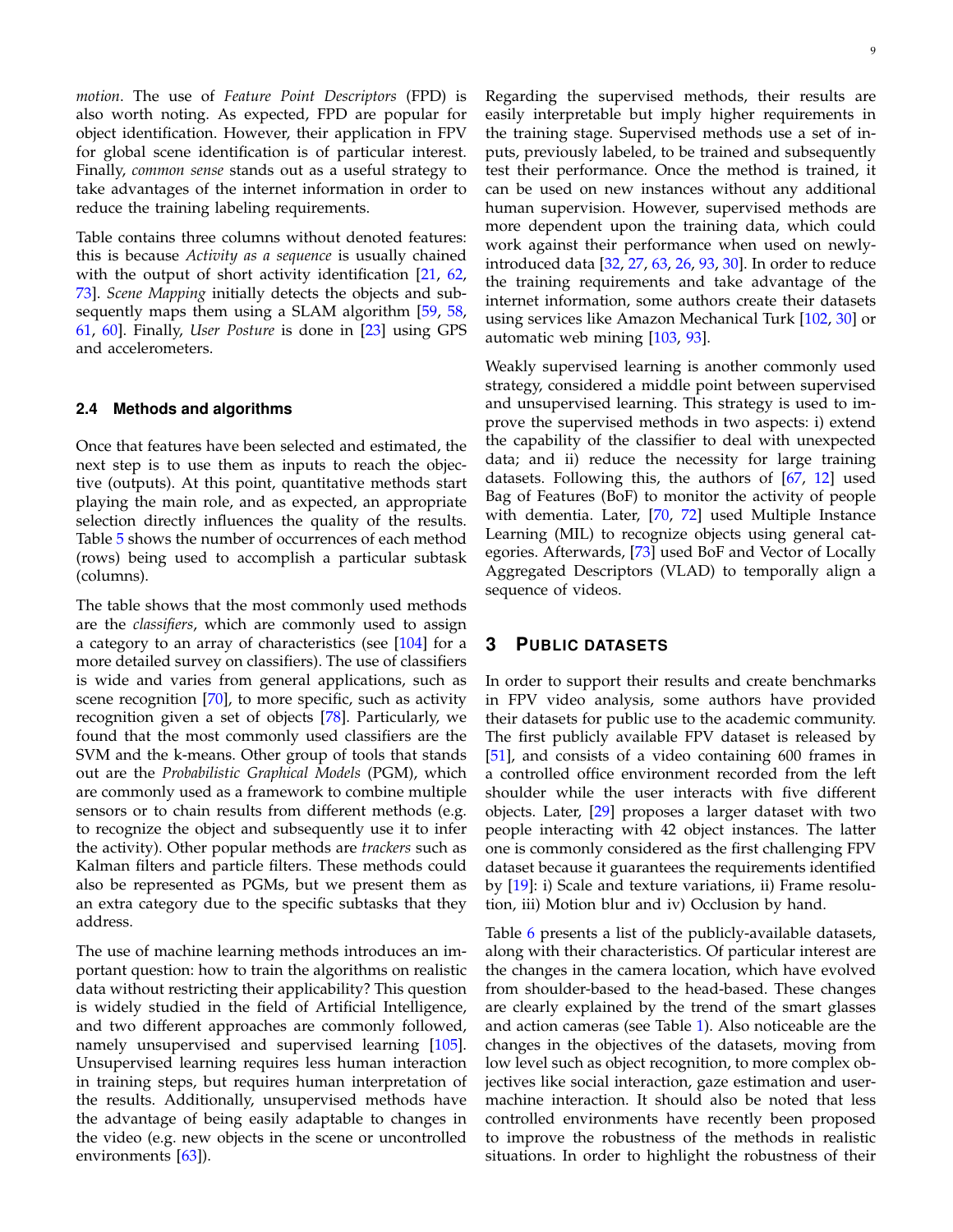TABLE 5 Mathematical and computational methods used in each subtask

<span id="page-9-1"></span>

|                                | Background Subtraction | Object Identification | Hand Detection | detection<br>People | Object Tracking | Gesture Identification | Activity Identification | Analysis<br>as Sequence<br>Activity | Detection<br>User Posture | Global Scene Identification | Scene Mapping | User Personal Interests | Head Movement | Gaze estimation | Feedback Location |
|--------------------------------|------------------------|-----------------------|----------------|---------------------|-----------------|------------------------|-------------------------|-------------------------------------|---------------------------|-----------------------------|---------------|-------------------------|---------------|-----------------|-------------------|
| Classifiers                    | 3                      | 9                     | 12             | 3                   |                 | $\mathbf{1}$           | 8                       |                                     |                           | $\mathbf{1}$                |               | 1                       |               | 2               |                   |
| Probabilistic Graphical Models | $\overline{2}$         | $\mathbf{1}$          |                |                     |                 | 1                      | 8                       | $\mathbf{1}$                        |                           | 5                           |               |                         |               | 6               |                   |
| Pyramid search                 |                        | 3                     | $\mathbf{1}$   |                     |                 |                        |                         |                                     |                           |                             |               |                         |               |                 |                   |
| Temporal alignment             |                        |                       |                |                     |                 |                        |                         | 1                                   |                           |                             |               |                         |               |                 |                   |
| Tracking                       |                        |                       |                |                     | 7               |                        |                         |                                     |                           |                             |               |                         |               |                 |                   |
| Dataset Labeling reduction     |                        | 3                     |                |                     |                 |                        |                         |                                     |                           | $\overline{2}$              |               |                         |               |                 |                   |
| SLAM methods                   |                        |                       |                |                     |                 |                        |                         |                                     |                           |                             | 4             |                         |               |                 |                   |
| Optimization                   |                        |                       |                |                     |                 |                        |                         |                                     |                           |                             |               |                         |               |                 | 1                 |

methods, several authors evaluated them on Youtube sequences recorded using goPro cameras [\[74\]](#page-12-3).

Another aspect to highlight from the table is the availability of multiple sensors in some of the datasets. For instance, the Kitchen dataset  $[63]$  has four sensors, and the GTEA approach [\[78\]](#page-12-7) has eye tracking measurements.

## <span id="page-9-0"></span>**4 CHALLENGES AND FUTURE RESEARCH**

Wearable devices such as smart glasses will presumptively constitute a significant share of the technology market during the coming years, bringing new challenges and opportunities in video analytics. The interest in the academic world has been growing in order to satisfy the methodological requirements of this emerging technology. This survey provides a summary of the state of the art from the academic and commercial point of view, and summarizes the hierarchical structure of the existent methods. This paper shows the large number of developments in the field during the last 20 years, highlighting some of the up-coming lines of study.

From the commercial and regulatory point of view, important issues must be faced before the proper commercialization of this new technology can take place. Nowadays, the privacy of the recorded people is one of the most discussed, as these kinds of devices are commonly perceived as intruders [\[8\]](#page-10-7). Another important aspect is the legal regulations imposed on these devices, which commonly change depending on the country.

From the academic point of view, the research opportunities in FPV are wide. Under the light of this bibliographic review, we identify 4 interesting fields:

- Existent methods are proposed and executed in videos previously recorded. However, none of them seems to be able to work in a closed-loop fashion, by continuously learning from users experiences. We believe that a cognitive perspective could give important cues to this aspect and could aid the development of self-adaptive devices.
- The personalization capabilities of smart glasses open the door to new learning strategies. Incoming methods should be able to receive personalized training from the owner of the device. This kind of approach can help alleviating problems such as changes in the color skin.
- This survey points to the evident focus of current methods to address tasks accomplished by only one user and its wearable device. However, cooperative devices would be useful to increase the number of applications in areas such as scene reconstruction, military applications, cooperative games, sports and so on.
- Finally, regarding the processing units of the devices, important developments should be made in order to optimally compute FPV methods without draining the battery. Important cues to this problem could be found in cloud computing and high performance computing.

## **5 ACKNOWLEDGMENT**

This work was supported in part by the Erasmus Mundus joint Doctorate in interactive and Cognitive Environments, which is funded by the EACEA, Agency of the European Commission under EMJD ICE.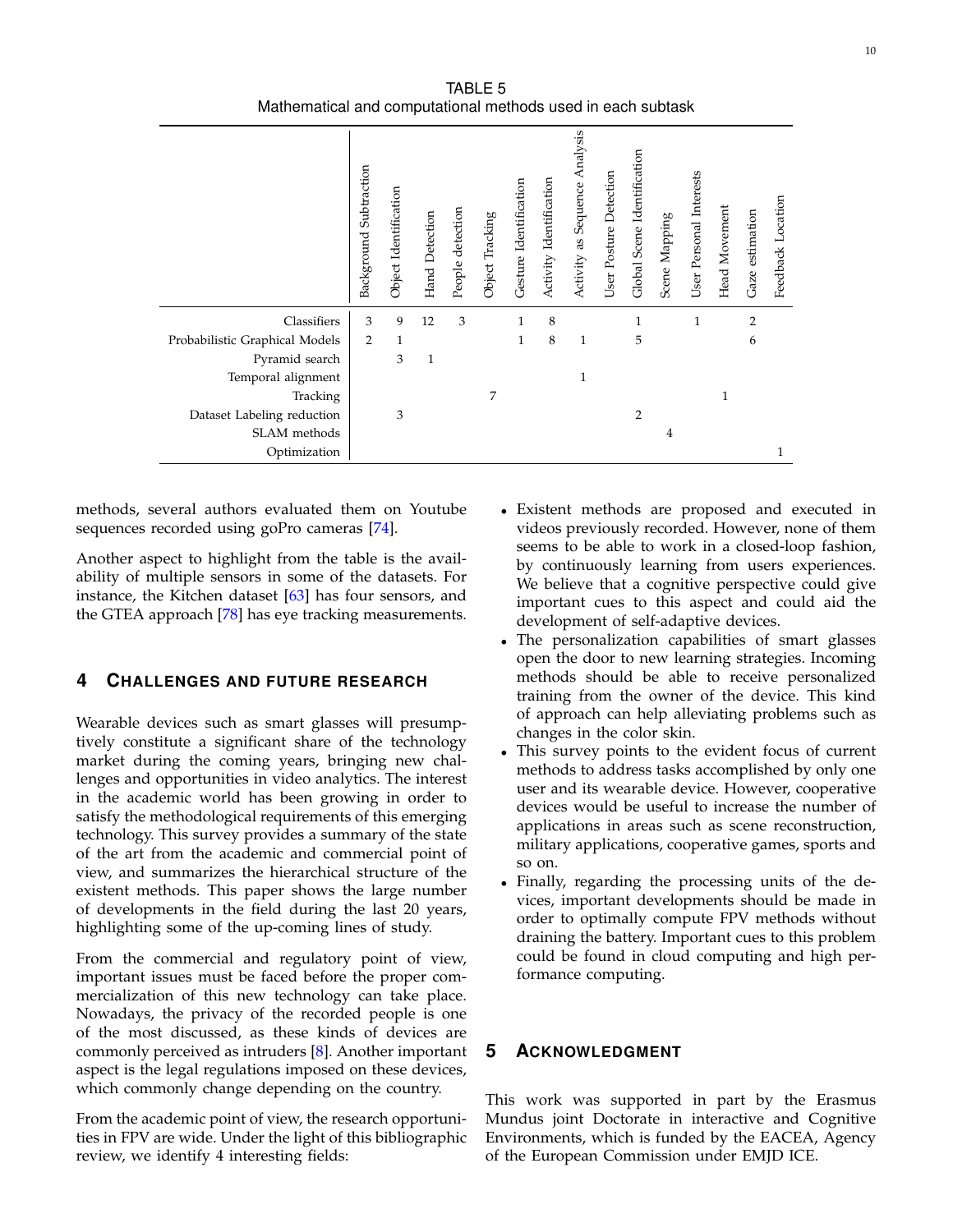TABLE 6 Current datasets and sensors availability

<span id="page-10-26"></span>

|                    |        |      |                    |                          |                |       |      | Sensors    |        |                           |            | # Objects |              | Cam. Location |       |      |
|--------------------|--------|------|--------------------|--------------------------|----------------|-------|------|------------|--------|---------------------------|------------|-----------|--------------|---------------|-------|------|
|                    |        | Year | Scene Recorded     | Conditions<br>Controlled | Objective      | Video | IMUs | Body Media | eWatch | Tracking<br>$_{\rm{Eye}}$ | Activities | objects   | people       | Shoulder      | Chest | Head |
| Hand Activity      | $[51]$ | 2005 | Desktop            | ✓                        | O1             | ✓     |      |            |        |                           |            | 5         | $\mathbf{1}$ | ✓             |       |      |
| Intel              | $[29]$ | 2009 | Multiple locations |                          | O <sub>1</sub> | ✓     |      |            |        |                           |            | 42        | 2            | ✓             |       |      |
| Kitchen.           | [63]   | 2009 | Kitchen recipes    | ✓                        | O2             | ✓     |      |            |        |                           | 3          |           | 43           |               |       |      |
| <b>GTEA</b>        | $[72]$ | 2011 | Kitchen recipes    | ✓                        | O2             | ✓     |      |            |        |                           | 7          |           | 4            |               |       |      |
| <b>VINST</b>       | $[73]$ | 2011 | Going to the work  |                          | O2             | ✓     |      |            |        |                           |            |           | 1            |               |       |      |
| <b>UEC</b> Dataset | $[74]$ | 2011 | Park               |                          | O <sub>2</sub> | ✓     |      |            |        |                           | 29         |           | 1            |               |       |      |
| ADL                | $[32]$ | 2012 | Daily activities   |                          | O <sub>2</sub> | ✓     |      |            |        |                           | 18         |           | 20           |               |       |      |
| <b>UTE</b>         | $[30]$ | 2012 | Daily activities   |                          | O <sub>4</sub> | ✓     |      |            |        |                           |            |           | 4            |               |       |      |
| Disney             | $[26]$ | 2012 | Thematic park      |                          | O <sub>6</sub> | ✓     |      |            |        |                           |            |           | 8            |               |       |      |
| GTEA (Gaze, Gaze+) | $[78]$ | 2012 | Kitchen recipes    | ✓                        | O2             | ✓     |      |            |        | ✓                         | 7          |           | 10           |               |       |      |
| <b>EDSH</b>        | [84]   | 2013 | Multiple locations |                          | O <sub>1</sub> | ✓     |      |            |        |                           |            |           |              |               |       |      |
| JPL FPV Int. D.S.  | [87]   | 2013 | Office building    |                          | O <sub>6</sub> | ✓     |      |            |        |                           |            |           | 1            |               |       |      |
| EGO-HSGR           | $[10]$ | 2013 | Library            |                          | O <sub>3</sub> | ✓     |      |            |        |                           | 5          |           | $\mathbf{1}$ |               |       |      |

## **REFERENCES**

- <span id="page-10-0"></span>[1] S. Mann, ""WearCam" (wearable camera): personal imaging systems for long-term use in wearable tetherless computer-mediated reality and personal photo/videographic memory prosthesis," in *Wearable Computers*, (Pittsburgh), pp. 124–131, IEEE Comput. Soc, 1998.
- <span id="page-10-1"></span>[2] W. Mayol, B. Tordoff, and D. Murray, "Wearable Visual Robots," in *Digest of Papers. Fourth International Symposium on Wearable Computers*, (Atlanta GA), pp. 95–102, IEEE Comput. Soc, 2000.
- <span id="page-10-2"></span>[3] W. Mayol, A. Davison, B. Tordoff, and D. Murray, "Applying active vision and slam to wearables," *Springer Tracts in Advanced Robotics*, vol. 15, no. 1, pp. 325–334, 2005.
- <span id="page-10-3"></span>[4] S. Hodges, L. Williams, E. Berry, S. Izadi, J. Srinivasan, A. Butler, G. Smyth, N. Kapur, and K. Wood, "Sensecam: a Retrospective Memory Aid," in *Proceedings of the 8th International Conference of Ubiquitous Computing (UbiComp 2006)*, pp. 177–193, Springer Verlag, 2006.
- <span id="page-10-4"></span>[5] M. Blum, A. Pentland, and G. Troster, "Insense: Interest-based life logging," *MultiMedia, IEEE*, vol. 13, no. 4, pp. 40–48, 2006.
- <span id="page-10-5"></span>[6] S. Mann, "Wearable computing: A first step toward personal imaging," *Computer*, vol. 30, no. 2, pp. 25–32, 1997.
- <span id="page-10-6"></span>[7] T. Starner, "Project Glass: An Extension of the Self," *Pervasive Computing, IEEE*, vol. 12, no. 2, p. 125, 2013.
- <span id="page-10-7"></span>[8] D. Nguyen, G. Marcu, G. Hayes, K. Truong, J. Scott, M. Langheinrich, and C. Roduner, "Encountering SenseCam: personal recording technologies in everyday life," in *Proceedings of UbiComp*, 2009.
- <span id="page-10-8"></span>C. Thompson, W. Locander, and H. Pollio, "Putting Consumer Experience Back into Consumer Research: The Philosophy and Method of Existential-Phenomenology," *Journal of Consumer Research*, vol. 16, p. 133, Sept. 1989.
- <span id="page-10-9"></span>[10] G. Serra, M. Camurri, and L. Baraldi, "Hand Segmentation for Gesture Recognition in Ego-vision," in *Proceedings of the 3rd ACM international workshop on Interactive multimedia on mobile & portable devices*, (New York, NY, USA), pp. 31–36, ACM Press, 2013.
- <span id="page-10-10"></span>[11] S. Mann, J. Nolan, and B. Wellman, "Sousveillance: Inventing and Using Wearable Computing Devices for Data Collection in Surveillance Environments.," *Surveillance & Society*, vol. 1, no. 3, pp. 331–355, 2003.
- <span id="page-10-11"></span>[12] S. Karaman, J. Benois-Pineau, R. Megret, V. Dovgalecs, J. Dartigues, and Y. Gaestel, "Human Daily Activities Indexing in Videos from Wearable Cameras for Monitoring of Patients with Dementia Diseases," in *International Conference on Pattern Recognition*, pp. 4113–4116, Ieee, Aug. 2010.
- <span id="page-10-12"></span>[13] T. Kanade and M. Hebert, "First-person vision," *Proceedings of the IEEE*, vol. 100, pp. 2442–2453, Aug. 2012.
- <span id="page-10-13"></span>[14] D. Guan, W. Yuan, A. Jehad-Sarkar, T. Ma, and Y. Lee, "Review of Sensorbased Activity Recognition Systems," *IETE Technical Review*, vol. 28, no. 5, p. 418, 2011.
- <span id="page-10-14"></span>[15] A. Doherty, S. Hodges, and A. King, "Wearable Cameras in Health," *American Journal of Preventive Medicine*, vol. 44, no. 3, pp. 320–323, 2013.
- <span id="page-10-15"></span>[16] T. Starner, B. Schiele, and A. Pentland, "Visual contextual awareness in wearable computing," in *In Digest of Papers. 2 nd International Symposium on Wearable Computers*, pp. 50–57, IEEE Comput. Soc, 1998.
- <span id="page-10-16"></span>[17] T. Starner, J. Weaver, and A. Pentland, "Real-Time American Sign Language Recognition Using Desk and Wearable Computer Based Video, *Transactions on Pattern Analysis and Machine Intelligence*, vol. 20, no. 12, pp. 1371–1375, 1998.
- <span id="page-10-17"></span>[18] B. Schiele, T. Starner, and B. Rhodes, "Situation aware computing with wearable computers," in *Augmented Reality and Wearable Computers*, pp. 1– 20, 1999.
- <span id="page-10-18"></span>[19] B. Schiele, N. Oliver, T. Jebara, and A. Pentland, "An Interactive Computer Vision System - Dypers: Dynamic Personal Enhanced Reality System," in *Internation Conference on Vision Systems*, (Las Palmas de Gran Canaria, Spain), ICVS, 1999.
- <span id="page-10-19"></span>[20] T. Starner, *Wearable Computing and Contextual Awareness*. PhD thesis, Massachusetts Institute of Technology, 1999.
- <span id="page-10-20"></span>[21] H. Aoki, B. Schiele, and A. Pentland, "Realtime personal positioning system for a wearable computer," in *Wearable Computers, 1999. Digest of Papers*, (San Francisco, CA, USA), pp. 37–43, IEEE Comput. Soc, 1999.
- <span id="page-10-21"></span>[22] J. Gemmell, L. Williams, and K. Wood, "Passive Capture and Ensuing Issues for a Personal Lifetime Store," in *First ACM Workshop on Continuous Archival and Retrieval of Personal Experiences (CARPE '04)*, (New York, NY), pp. 48–55, 2004.
- <span id="page-10-22"></span>M. Blum, A. Pentland, and G. Tröster, "InSense : Life Logging," MultiMedia, vol. 13, no. 4, pp. 40–48, 2006.
- <span id="page-10-23"></span>[24] M. Devyver, A. Tsukada, and T. Kanade, "A Wearable Device for First Person Vision," in *3rd International Symposium on Quality of Life Technology*, 2011.
- <span id="page-10-24"></span>[25] T. Starner, S. Mann, B. Rhodes, J. Levine, J. Healey, D. Kirsch, R. Picard, and A. Pentland, "Augmented reality through wearable computing," tech. rep., 1997.
- <span id="page-10-25"></span>[26] A. Fathi, J. Hodgins, and J. Rehg, "Social Interactions: A First-Person Perspective," in *Computer Vision and Pattern Recognition (CVPR), 2012 IEEE Conference*, (Providence, RI), pp. 1226–1233, IEEE, June 2012.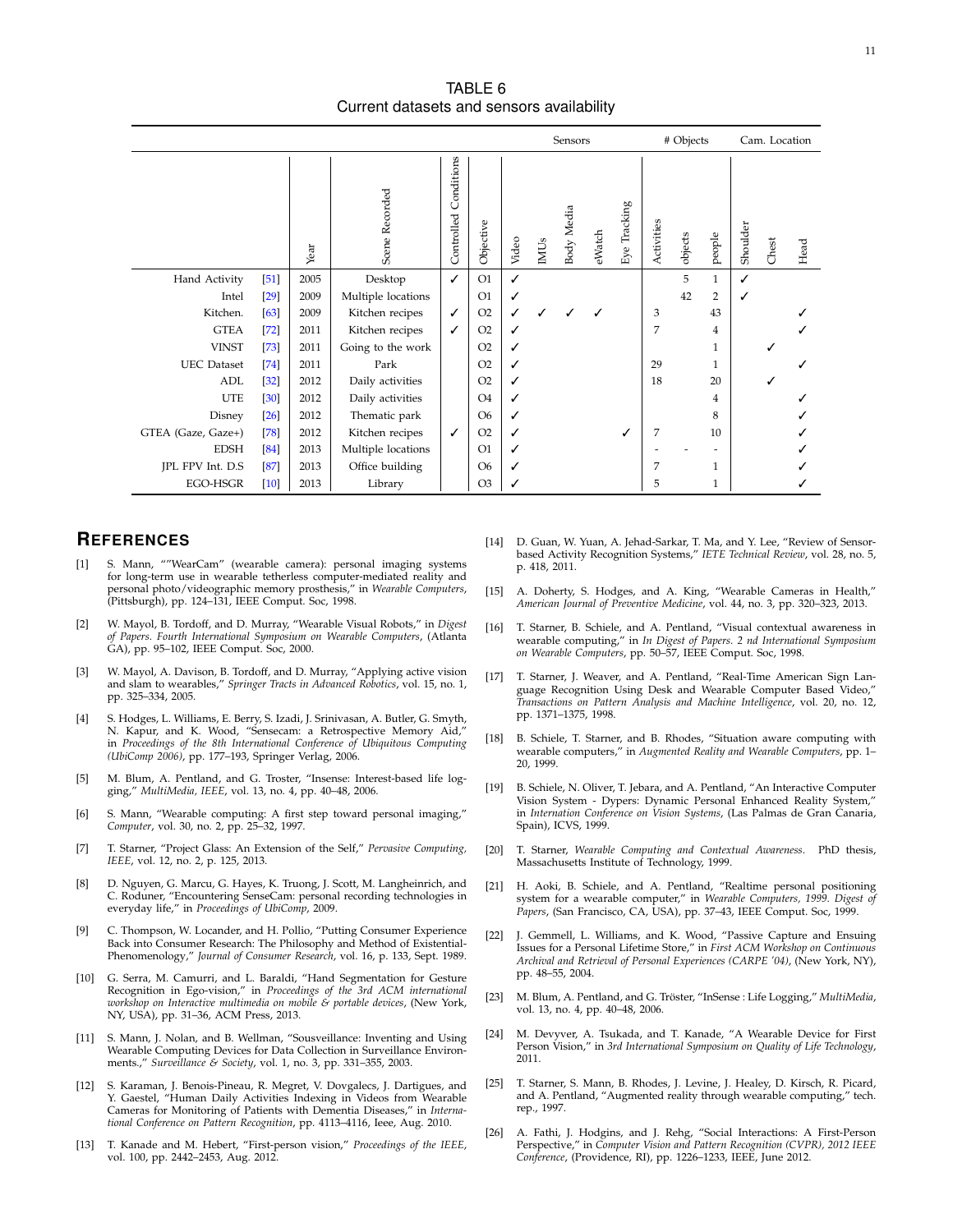- <span id="page-11-0"></span>[27] Z. Lu and K. Grauman, "Story-Driven Summarization for Egocentric Video," in *Computer Vision and Pattern Recognition (CVPR), 2013 IEEE Conference*, (Portland, OR, USA), pp. 2714–2721, IEEE, June 2013.
- <span id="page-11-1"></span>[28] A. Yarbus, B. Haigh, and L. Rigss, *Eye Movements and Vision*. New York, New York, USA: Plenum Press, 1967.
- <span id="page-11-2"></span>[29] M. Philipose, "Egocentric recognition of handled objects: Benchmark and analysis," in *2009 IEEE Computer Society Conference on Computer Vision and Pattern Recognition Workshops*, (Miami, FL), pp. 1–8, IEEE, June 2009.
- <span id="page-11-3"></span>[30] J. Ghosh and K. Grauman, "Discovering Important People and Objects for Egocentric Video Summarization," in *In Computer Vision and Pattern Recognition (CVPR), 2010 IEEE Conference*, pp. 1346–1353, IEEE, June 2012.
- <span id="page-11-4"></span>[31] P. Morerio, L. Marcenaro, and C. Regazzoni, "Hand Detection in First Person Vision," in *Fusion*, (Genova), pp. 0–6, University of Genoa, 2013.
- <span id="page-11-5"></span>[32] H. Pirsiavash and D. Ramanan, "Detecting Activities of Daily Living in First-Person Camera Views," in *Computer Vision and Pattern . . .* , pp. 2847– 2854, IEEE, June 2012.
- <span id="page-11-11"></span>[33] G. Bradski, "Real time face and object tracking as a component of a perceptual user interface," in *Applications of Computer Vision*, pp. 14–19, 1998.
- <span id="page-11-12"></span>[34] B. Clarkson and A. Pentland, "Unsupervised Clustering of Ambulatory Audio and Video," in *Acoustics, Speech, and Signal Processing*, (Phoenix, AZ), pp. 1520–6149, IEEE, 1999.
- <span id="page-11-6"></span>[35] J. Farringdon and V. Oni, "Visual augmented memory (VAM)," in *2012 16th International Symposium on wearable computers*, no. 1997, (Atlanta GA), pp. 167–168, 2000.
- <span id="page-11-13"></span>[36] B. Clarkson, K. Mase, and A. Pentland, "Recognizing User Context Via Wearable Wensors," in *Digest of Papers. Fourth International Symposium on Wearable Computers*, (Atlanta, GA, USA), pp. 69–75, IEEE Comput. Soc, 2000.
- <span id="page-11-14"></span>[37] T. Kurata, T. Okuma, M. Kourogi, and K. Sakaue, "The hand-mouse: A human interface suitable for augmented reality environments enabled by visual wearables," in *Symposium on Mixed Reality*, pp. 4–5, 2000.
- <span id="page-11-7"></span>[38] T. Kurata, T. Okuma, and M. Kourogi, "VizWear: Toward human-centered interaction through wearable vision and visualization," *Lecture Notes in Computer Science*, vol. 2195, no. 1, pp. 40–47, 2001.
- <span id="page-11-15"></span>[39] T. Kurata and T. Okuma, "The Hand Mouse: Gmm Hand-color Classification and Mean Shift Tracking," in *Recognition, Analysis, and Tracking of Faces and Gestures in Real-Time Systems*, (Vancuver, Canada), pp. 119 – 124, IEEE, 2001.
- <span id="page-11-16"></span>[40] Y. Kojima and Y. Yasumuro, "Hand manipulation of virtual objects in wearable augmented reality," in *Virtual Systems and Multimedia*, pp. 463 – 469, 2001.
- <span id="page-11-17"></span>[41] K. Aizawa, K. Ishijima, and M. Shiina, "Summarizing wearable video," in *International Conference on Image Processing*, vol. 2, pp. 398–401, Ieee, 2001.
- <span id="page-11-18"></span>[42] M. Land and M. Hayhoe, "In What Ways Do Eye Movements Contribute to Everyday Activities?," *Vision research*, vol. 41, pp. 3559–65, Jan. 2001.
- <span id="page-11-19"></span>[43] Y. Sawahata and K. Aizawa, "Summarization of wearable videos using support vector machine," in *Proceedings. IEEE International Conference on Multimedia and Expo*, pp. 325–328, Ieee, 2002.
- <span id="page-11-20"></span>J. Gemmell, R. Lueder, and G. Bell, "The MyLifeBits lifetime store," in *Proceedings of the 2003 ACM SIGMm*, (New York, New York, USA), pp. 0– 5, ACM Press, 2002.
- <span id="page-11-21"></span>[45] R. DeVaul, A. Pentland, and V. Corey, "The memory glasses: subliminal vs. overt memory support with imperfect information," in *Seventh IEEE International Symposium on Wearable Computers*, pp. 146–153, Ieee, 2003.
- <span id="page-11-22"></span>[46] Y. Sawahata and K. Aizawa, "Wearable imaging system for summarizing personal experiences," in *Multimedia and Expo, 2003*, pp. I–45, Ieee, 2003.
- <span id="page-11-23"></span>T. Hori and K. Aizawa, "Context-based video retrieval system for the life-log applications," in *Proceedings of the 5th ACM SIGMM international workshop on Multimedia information retrieval*, (New York, New York, USA), p. 31, ACM Press, 2003.
- <span id="page-11-24"></span>[48] R. Bane and T. Hollerer, "Interactive Tools for Virtual X-Ray Vision in Mo-bile Augmented Reality," in *Third IEEE and ACM International Symposium on Mixed and Augmented Reality*, no. Ismar, pp. 231–239, Ieee, 2004.
- <span id="page-11-25"></span>[49] M. Kolsch and M. Turk, "Fast 2d hand tracking with flocks of features and multi-cue integration," in *2004 Conference on Computer Vision and Pattern Recognition Workshop*, pp. 158–158, IEEE Comput. Soc, 2004.
- <span id="page-11-26"></span>[50] S. Mann, "Continuous lifelong capture of personal experience with Eye-Tap," in *Proceedings of the the 1st ACM workshop on Continuous archival and*

*retrieval of personal experiences - CARPE'04*, (New York, New York, USA), pp. 1–21, ACM Press, 2004.

- <span id="page-11-8"></span>[51] W. Mayol and D. Murray, "Wearable Hand Activity Recognition for Event Summarization," in *Wearable Computers, 2005. Proceedings. Ninth IEEE International Symposium*, pp. 1–8, IEEE, 2005.
- <span id="page-11-27"></span>[52] L. Sun, U. Klank, and M. Beetz, "EYEWATCHME3D Hand and object tracking for inside out activity analysis," in *Computer Vision and Pattern . . .* , pp. 9–16, 2009.
- <span id="page-11-28"></span>[53] R. Tenmoku, M. Kanbara, and N. Yokoya, "Annotating user-viewed objects for wearable AR systems," in *Fourth IEEE and ACM International Symposium on Mixed and Augmented Reality*, pp. 192–193, Ieee, 2005.
- <span id="page-11-29"></span>[54] D. Tancharoen, T. Yamasaki, and K. Aizawa, "Practical experience recording and indexing of Life Log video," in Proceedings of the 2nd ACM workshop on Continuous archival and retrieval of personal experiences, (New Yor York, USA), p. 61, ACM Press, 2005.
- <span id="page-11-30"></span>[55] K. Aizawa, "Digitizing Personal Experiences: Capture and Retrieval of Life Log," in *11th International Multimedia Modelling Conference*, pp. 10–15, Ieee, 2005.
- <span id="page-11-31"></span>[56] R. Bane and M. Turk, "Multimodal Interaction with a Wearable Aug-mented Reality System," *Computer Graphics and Applications*, vol. 26, no. 3, pp. 62-71, 2006.
- <span id="page-11-32"></span>[57] M. Kölsch, R. Bane, T. Höllerer, and M. Turk, "Touching the visualized invisible: Wearable ar with a multimodal interface," in *IEEE Computer Graphics and Applications*, pp. 1–56, 2006.
- <span id="page-11-33"></span>[58] R. Castle, D. Gawley, G. Klein, and D. Murray, "Video-rate recognition and localization for wearable cameras," in *Procedings of the British Machine Vision Conference 2007*, (Warwick), pp. 112.1–112.10, British Machine Vision Association, 2007.
- <span id="page-11-34"></span>[59] R. Castle, D. Gawley, G. Klein, and D. Murray, "Towards simultaneous recognition, localization and mapping for hand-held and wearable camin *Proceedings 2007 IEEE International Conference on Robotics and Automation*, pp. 4102–4107, Ieee, Apr. 2007.
- <span id="page-11-35"></span>[60] A. Davison, I. Reid, N. Molton, and O. Stasse, "MonoSLAM: Real-time Single Camera SLAM.," *IEEE transactions on pattern analysis and machine intelligence*, vol. 29, pp. 1052–67, June 2007.
- <span id="page-11-36"></span>[61] R. Castle, G. Klein, and D. Murray, "Video-rate localization in multiple maps for wearable augmented reality," in *2008 12th IEEE International Symposium on Wearable Computers*, pp. 15–22, Ieee, 2008.
- <span id="page-11-37"></span>[62] W. Yi and D. Ballard, "Recognizing behavior in hand-eye coordination patterns," *International Journal of Humanoid Robotics*, vol. 6, no. 3, pp. 337– 359, 2009.
- <span id="page-11-38"></span>[63] E. Spriggs, F. De La Torre, and M. Hebert, "Temporal segmentation and activity classification from first-person sensing," in *2009 IEEE Computer Society Conference on Computer Vision and Pattern Recognition Workshops*, pp. 17–24, IEEE, June 2009.
- <span id="page-11-39"></span>[64] S. Sundaram and W. Cuevas, "High level activity recognition using low resolution wearable vision," *2009 IEEE Computer Society Conference on Computer Vision and Pattern Recognition Workshops*, pp. 25–32, June 2009.
- <span id="page-11-40"></span>[65] K. Makita, M. Kanbara, and N. Yokoya, "View management of annotations for wearable augmented reality," in *Multimedia and Expo*, pp. 982–985, Ieee, June 2009.
- <span id="page-11-9"></span>[66] X. Ren and C. Gu, "Figure-ground Segmentation Improves Handled Object Recognition in Egocentric Video," in *2010 IEEE Computer Society Conference on Computer Vision and Pattern Recognition*, pp. 3137–3144, IEEE, June 2010.
- <span id="page-11-41"></span>[67] V. Dovgalecs, R. Megret, H. Wannous, and Y. Berthoumieu, "Semi-supervised learning for location recognition from wearable video," in *2010 International Workshop on Content Based Multimedia Indexing (CBMI)*, pp. 1– 6, Ieee, June 2010.
- <span id="page-11-42"></span>[68] D. Byrne, A. Doherty, and C. Snoek, "Everyday concept detection in visual lifelogs: validation, relationships and trends," *Multimedia Tools and Applications*, vol. 49, no. 1, pp. 119–144, 2010.
- <span id="page-11-43"></span>[69] M. Hebert and T. Kanade, "Discovering Object Instances from Scenes of Daily Living," in *2011 International Conference on Computer Vision*, pp. 762– 769, Ieee, Nov. 2011.
- <span id="page-11-10"></span>[70] A. Fathi, X. Ren, and J. Rehg, "Learning to recognize objects in egocentric activities," in *Computer Vision and Pattern Recognition (CVPR)*, (Providence, RI), pp. 3281–3288, IEEE, June 2011.
- <span id="page-11-44"></span>[71] A. Doherty and N. Caprani, "Passively recognising human activities through lifelogging," *Computers in Human Behavior*, vol. 27, no. 5, pp. 1948– 1958, 2011.